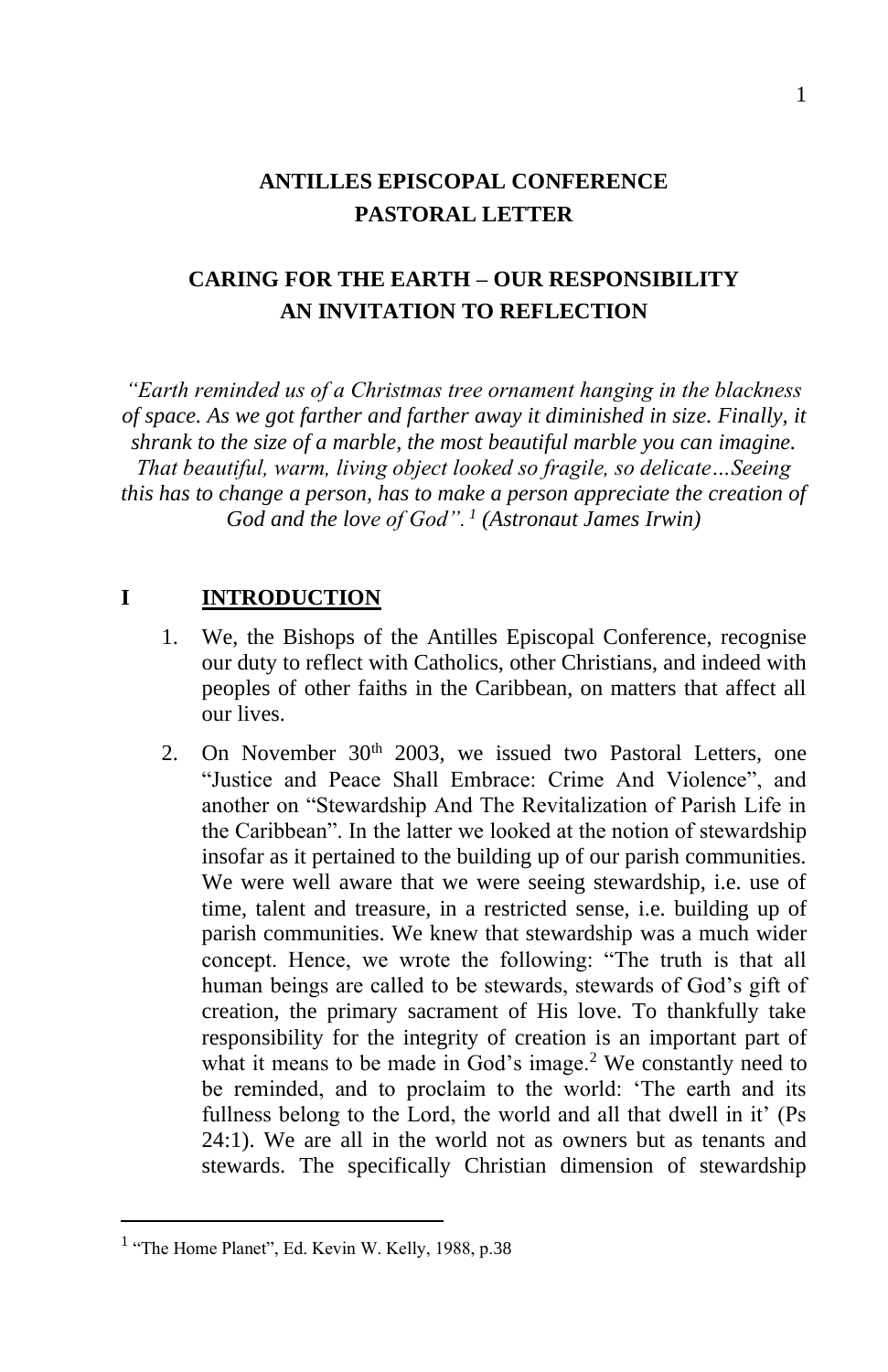must include this responsibility for the integrity of creation, for our environment"<sup>3</sup>. It is stewardship in this wider sense, i.e. the care for creation, which we concentrate on in this Letter.

- 3. We acknowledge that there are ecological issues that are complex and open to conflicting interpretations. Hence we encourage those who are expert in the various disciplines connected with ecology, the ethics of ecology and the theology of ecology to engage in serious reflection. We look forward to the fruits of such reflection.
- 4. There will be three main sections to this Letter. First, we will consider an overview of the present urgent issues affecting the well being of our part of the world. The following quotation summarizes well the challenge that lies before us: *"As the 21st century unfolds it seems likely that there will be a real threat, for the first time ever, to the habitability of the earth-the very propensity of the planet to support life, which is something we have taken for granted for as long as there has been human consciousness"<sup>4</sup> .* Secondly, we will try to explore the ecological, biblical and theological implications for our responsibilities towards Mother Earth. Finally, we will look at measures that ought to be undertaken as we all strive to exercise our responsibilities towards our planet.

## **II ECOLOGICAL CHALLENGES IN THE CARIBBEAN REGION**

5. Though we will concentrate on the Caribbean region we are mindful that we are part of a planet. The degradation of our planet has exercised the minds of many throughout the world. "Nature has been damaged to an unprecedented degree".<sup>5</sup> Pope John Paul II referred to the 'ecological crisis as a moral problem'.<sup>6</sup> In their Pastoral Letter "The Call To Creation: God's Invitation And The Human Response: The Natural Environment And Catholic Social Teaching", August, 2002, the Catholic Bishops in England and Wales identified four main areas of degradation; (i) damage to the earth's life sustaining processes; (ii) depletion of the world's

<sup>&</sup>lt;sup>2</sup> cf Gen. 1, especially 26-31

<sup>&</sup>lt;sup>3</sup> Stewardship and the Revitalisation of Parish Life In The Caribbean, Antilles Episcopal Conference, Nov. 30, 2003, # 26-27

<sup>4</sup> Michael McCarthy, environmental Editor of the Independent, "Planet earth – its fate in our hands", The Tablet, February 21st 2004.

<sup>&</sup>lt;sup>5</sup> Johan De Tavernier, Ecology and Ethics, Louvain Studies 19 (1994) p 235.

<sup>&</sup>lt;sup>6</sup> Pope John Paul II, Message for the Celebration of World Day of Peace, Jan 1, 1990, p 6.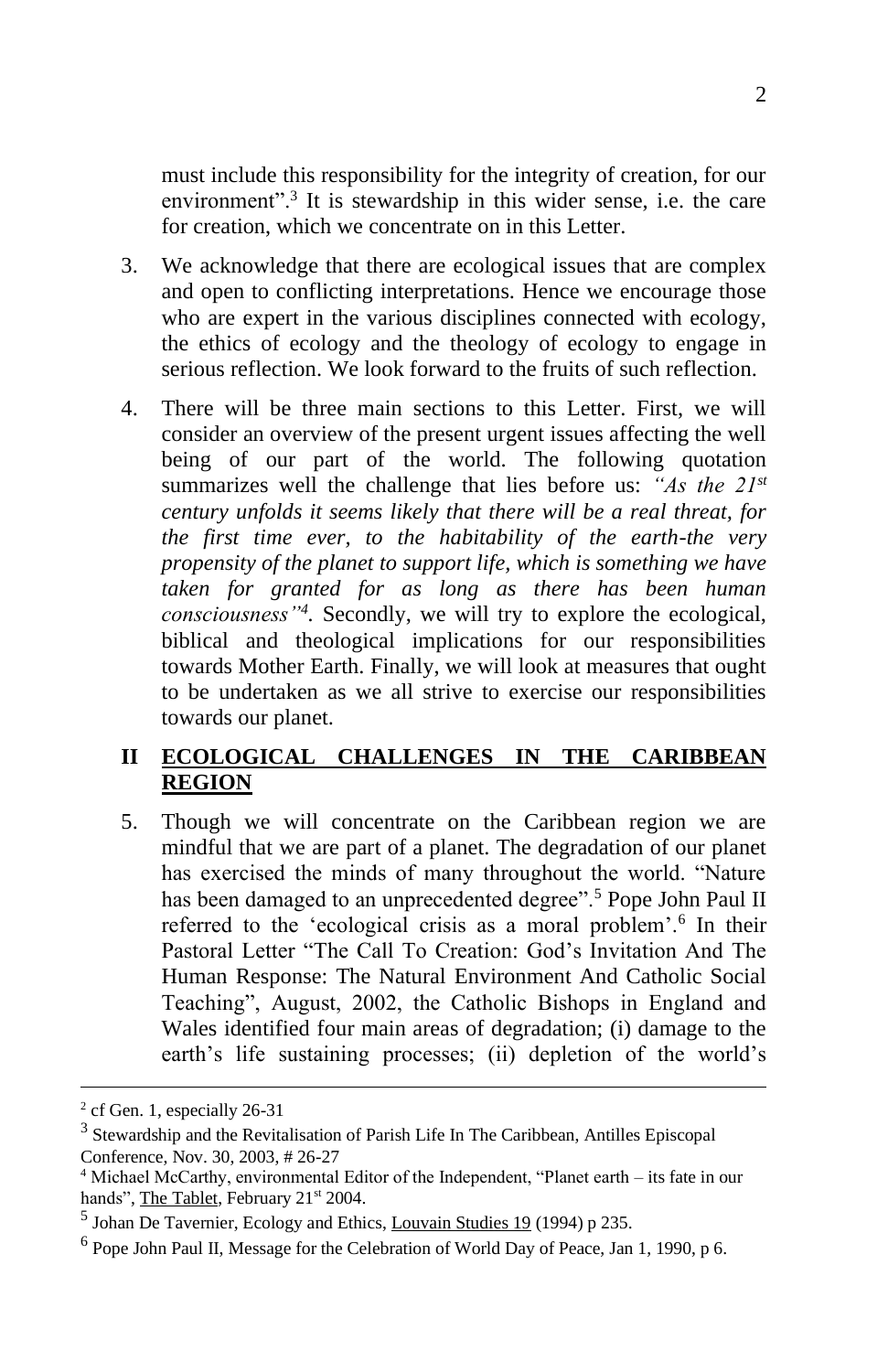natural resources; (iii) the impact on the world's poor; (iv) the loss of beauty and diversity. Undesirable human behaviour with respect to the environment has consequences for Earth that are irreversible<sup>7</sup>

- 6. The United Nations has also been trying to deal with environmental degradation, establishing the intimate relationship between the concepts of 'environment' and 'development', as far back as 1972.<sup>8</sup> In 1992 at the Rio de Janeiro United Nations Conference on Environment and Development, otherwise known as the Earth Summit, it was indicated that the special situations and needs of developing countries, particularly the least developed and those most vulnerable, shall be given special priority. Special mention was made of the needs of the Small Island Developing States. The UN Conference stressed the need to pursue development without compromising the ability of future generations to develop. It pledged to be mindful of development's stress on the planet's beauty as well as resources, and to respect all other species as well as our own in future generations. Such development is known as 'Sustainable Development'. The Rio Declaration, Principle I, stated "human beings are at the centre of concerns for sustainable development. They are entitled to a healthy and productive life in harmony with nature". We also call attention to The Earth Charter which originated in the United Nations. This is a declaration of fundamental principles for building a just, sustainable and peaceful global society in the  $21<sup>st</sup>$ century<sup>9</sup>
- 7. In consideration of the special characteristics of Small Island Developing States (SIDS), a UN conference that focused on their needs was convened in Barbados in 1994. By and large Caribbean countries are SIDS although there is nothing small about Cuba and Guyana. This meeting resulted in the Barbados Programme Of Action (BPOA) to which SIDS committed and pledged to protect biodiversity, especially marine biodiversity, avoid emissions which would increase the risk of global warming and its consequences on sea level rise, reduce and avoid pollution, promote intelligent waste management, and generally secure a happy and fulfilling life for their citizens without raping the environment and its limited

 $<sup>7</sup>$  cf John De Tavernier, Ecology and Ethics, p 237.</sup>

<sup>&</sup>lt;sup>8</sup> cf United Nations Conference on The Human Environment, Stockholm.

 $9$  cf. Website: http:// www. earthcharter.org for the text of The Earth Charter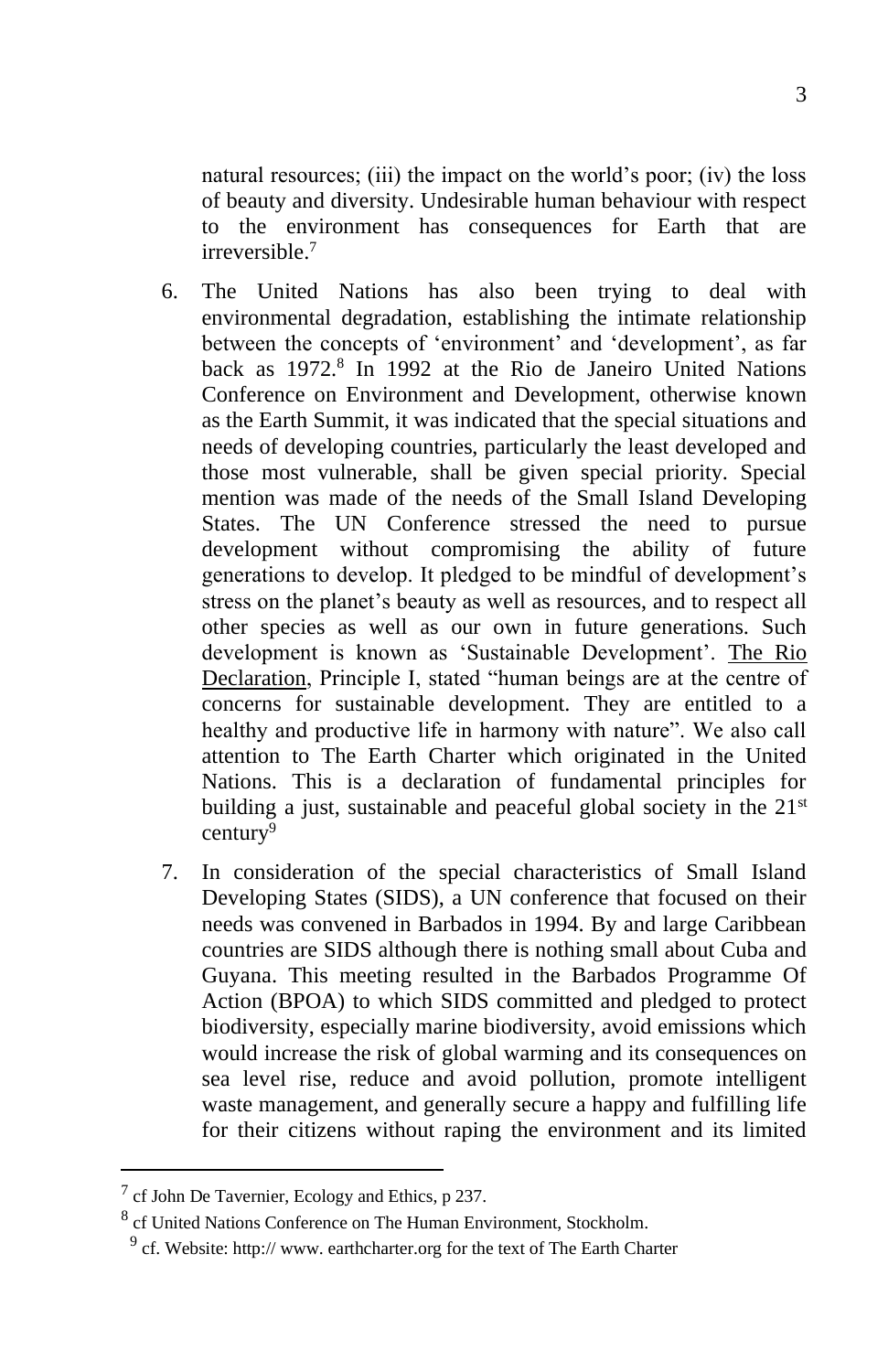ability to sustain life. That conference highlighted fifteen areas of concern. SIDS was charged with the implementation of BPOA. Some of these concerns will appear in this Letter.

- 8. During January 10-14, 2005 a review of the Barbados Programme of Action was undertaken at a United Nations sponsored international meeting in Mauritius. Several key persons from CARICOM participated. The Mauritius Strategy repeated the need to implement the Programme of Action and added to the 15 areas of concern the issue of the brain drain (the emigration of skilled labour to greener pastures), which is so damaging for SIDS given the limited pool of trained personnel. This could be considered the most important social vulnerability for SIDS.
- 9. **Human Poverty:** Before giving examples of these areas of concern we highlight the injustice of human poverty.<sup>10</sup> This is so because human beings constitute an integral part of the environment, the destruction of which impacts negatively especially on the poor. At the very heart of sustainable development is the quality of life of our people. Signs of these injustices are indicated by the levels of poverty and unemployment in the region. Statistics for the region are sketchy. In Trinidad and Tobago (1990-2000) 12.4% of the population earned US\$1 a day, 39% earned US\$2 a day. In Jamaica for the same period 13.3% of the population earned US\$2 a day. There were no figures for Haiti in this report.<sup>11</sup> In Dominica unemployment had risen from 14.9% in 1990 to 23.1% in 1997. Again there were no statistics for Haiti. $12$
- 10. **Climate Change:** One of the most disturbing factors for us in the region is the phenomenon of global warming. It seems likely that in the present century global warming will cause average global temperatures to rise, some say, by between 1.4c and 5.8c. This rise could impact disproportionately on poor countries. Global warming and consequent sea level rise, higher sea surface temperatures, increased precipitation, changes in wind and ocean currents, can have a serious impact on the sustainable development of Caribbean Small Island Developing States. Low lying states depend on the protective barriers of coral reefs, sea grass beds and

<sup>10</sup> cf Pope John Paul II, World Day of Peace, Jan. 1, 1990, #11

<sup>11</sup> UNDP, Human Development Report 2003, p 245-246.

<sup>&</sup>lt;sup>12</sup> Caribbean Development Bank, Social and Economic Indicators, 2001.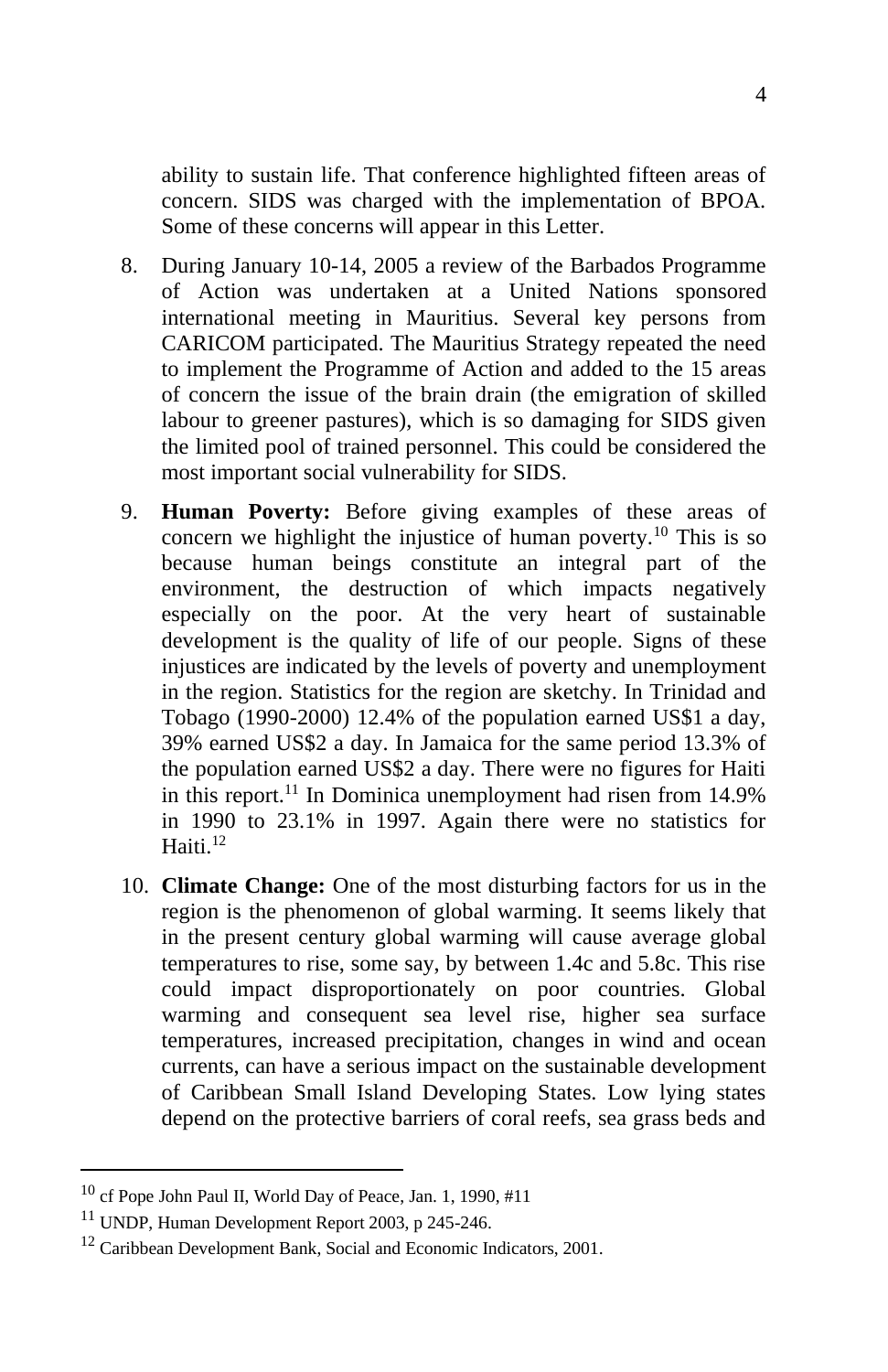mangroves which offer protection to coastlands, anchorages, beaches, buildings and costal infrastructure. Global warming and its subsequent increase in sea levels will also compromise these states' ability to provide food directly (fisheries), and indirectly, through salt water intrusion, will impact negatively on employment, (e.g. tourism, fishing, recreation) and building materials. The natural protection of coastal defences from reefs and mangroves will be needed most in the face of sea level rise and in the escalation in the frequency and intensity of tropical storms and hurricanes, to which we are highly vulnerable. Limited human and financial resources pose a significant challenge for our states to address global climate change. Tropical storms and hurricanes cause scarce resources earmarked for development projects to be diverted to relief and re-construction. Increase in the number and intensity of storms have caused major coastal erosions in St. Vincent and the Grenadines. In some parts of north windward 25 meters of shoreline have receded. Hurricane Lenny destroyed 10 meters of coastal forests there.<sup>13</sup> Many people have died in the region from hurricanes and other natural disasters.

- 11. Along with sea level rise, global warming brings with it coastal flooding, salt water intrusion into ground wells, changes in weather patterns, increase in frequency and severity of thunder storms and increases in diseases such as malaria. The year 2004 brought exceptional damage to property and tragic loss of life due to flooding caused in part by tropical storms. It is predicted that the Caribbean will get wetter dry seasons and drier rainy seasons. Overall there may be less rainfall and therefore higher levels of drought. Rainfall levels in the region have been dropping consistently for years, but when it does rain it is torrential and damaging.<sup>14</sup>
- 12. Global warming is, to a significant extent, the result of the burning of fossil fuels which produces an increase in greenhouse gasses (e.g. carbon dioxide and methane), which in turn creates a layer in the atmosphere that prevents heat from escaping into the atmosphere. We recall the summer of 2003 as being the hottest in many years, not only here in the Caribbean, but also in Europe and

<sup>&</sup>lt;sup>13</sup> UN Economic Commission for Latin America and the Caribbean, the SIDS Programme of Action; Agenda 21, The Road to Johannesburg, 2002.

<sup>&</sup>lt;sup>14</sup> cf Dr. Ulric Trotz, Environmental Scientist, former Dean of the Faculty of Natural Sciences of the University of Guyana, The Daily Nation, October 31<sup>st</sup>, 2003.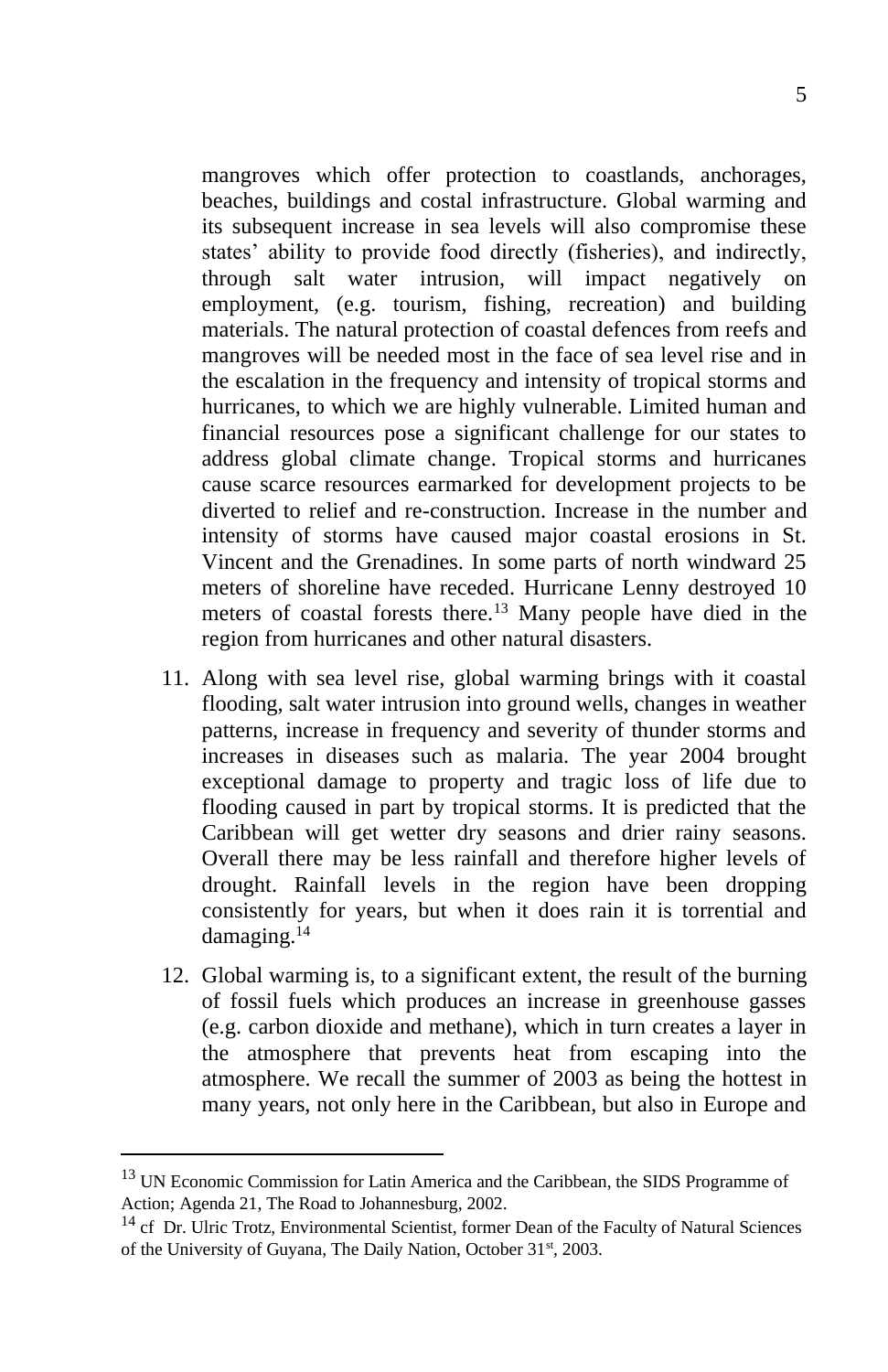in the Middle East. The death rate in many countries was alarming and in France it was reported that several thousands died.

- 13. It was precisely to control the amount of greenhouse gasses throughout the world that the United Nations created the Kyoto Protocol to the UN Framework Convention On Climate Change (UNFCCC). This Protocol is binding on developed countries only and seeks the commitment of these countries to reduce their greenhouse gas emissions by 55% of 1990 levels. The United States of America, which produces  $\frac{1}{4}$  of the world's emissions, along with Australia, have refused to sign the Protocol, which, thank God, came into effect (February 16, 2005) with Russia signing it. It is to be noted that the Caribbean collectively produces less than 1% of greenhouse gasses, which, nonetheless, is too much. Yet we stand to suffer damage to a substantial and disproportionate degree.
- 14. **Energy usage:** Fossil fuels have traditionally been the main source of energy in the Caribbean, but burning of these fuels, such as oil and gas, have contributed to the greenhouse gas effect of global warming. Fossil fuels are still being used to generate electricity and in the transportation sector (cars, other land based vehicles, aeroplanes). Apart from their impact on global warming, the particular matter that is produced by combustion of these substances has been implicated in many respiratory illnesses. Furthermore the importation of fossil fuels contributes largely to the depletion of foreign exchange in most of our countries.
- 15. Over and above greenhouse gasses, which prevent heat from escaping into the atmosphere, is the phenomenon of the **Ozone Hole**. The ozone is a protective layer of gas high in the earth's atmosphere. Its function is to reduce penetration of the harmful ultra violet rays from the sun. The ozone layer is becoming increasingly thin especially at polar regions and more specifically in Antarctica. The general trend in this thinning seems to be that it is starting earlier, lasting longer, and is deepening. It is due to changes in meteorological conditions in the lower atmosphere over Antarctica as well as chemicals such as chlorofluorocarbon (CFCs) contained in some aerosols and refrigerators. The thinning of the ozone layer allows the harmful ultra violet rays from the sun to reach the earth's surface, causing skin cancer and destroying tiny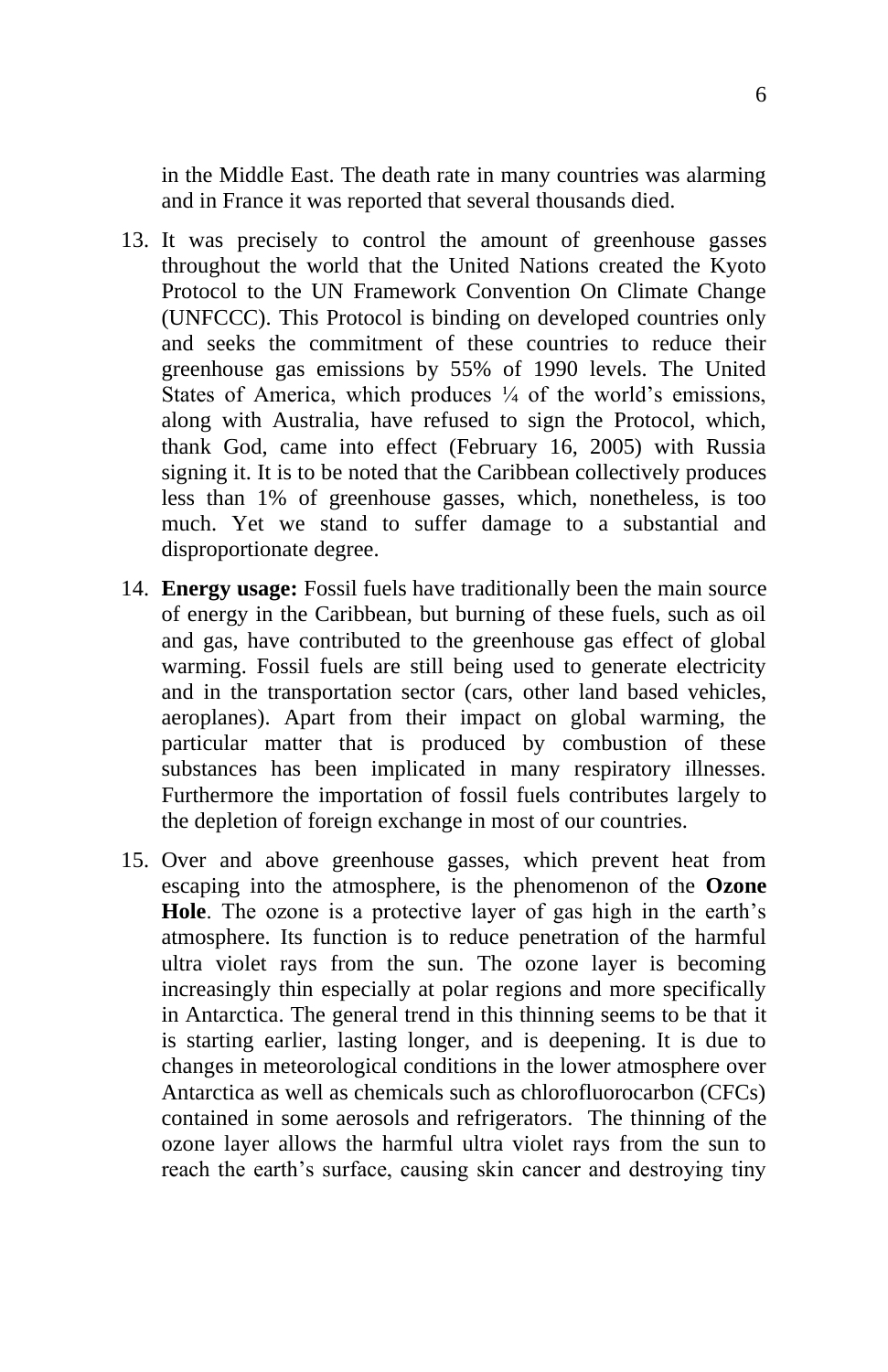plants.<sup>15</sup> Thankfully the implementation of the Montreal Protocol has been successful in phasing out ozone-depleting substances. For example, Trinidad and Tobago has completely phased out usage of CFCs and is now utilising ozone-friendly substances. However, it is predicted that it will take another fifty years for the ozone hole to close. It is imperative that, in spite of the success in reducing the chemical emissions, we be alert to the introductions of new chemicals, which will further harm the ozone layer.

- 16. **Caribbean Sea:** One of our great treasures is the Caribbean Sea, which possesses a diversity of life that is increasing daily as new species are being discovered. The Caribbean Sea is a source of food, employment, protection from storms, aesthetics, recreation, and transport and is an excellent place for interdependence of live organisms living in harmony with nature. Yet our Caribbean sea is fast becoming a locus for the unpleasant solid and liquid waste so characteristic of urban and rural life.
- 17. **Coral Reefs** are some of our greatest treasures. They themselves are living beings and are teeming with other life. These reefs are a natural protection against storms and hurricanes, provide a livelihood for Caribbean residents, are home for a wide variety of living organisms, and are an attraction for tourists. Our reefs are vulnerable to global warming, disease and human activity. The harvesting of coral (Jamaica), the use of bleach (Bahamas) and dynamite (Jamaica) to harvest fish, negatively affect our reefs. Coral is also damaged from anchorages (Barbados), fishing equipment, by divers and others who walk on the corals.<sup>16</sup>
- 18. Whereas there are differences in scientific findings,  $17$  studies indicate a drastic destruction of coral reefs in the Caribbean as is evidenced in Tobago where Buccoo Reef is severely damaged. There does not seem to be any evidence that this destruction is coming to an end, and it is likely that the destruction will continue for some years to come. Reefs rarely ever recover, and in death

<sup>&</sup>lt;sup>15</sup> Michael Profitt, World Meteorological Organisation, The Barbados Advocate, September 23rd, 2003.

<sup>16</sup> UN Economic Commission for Latin America and the Caribbean, The SIDS Programme of Action.

<sup>&</sup>lt;sup>17</sup> The Journal Science, containing a report prepared by the University East Anglia, and the Tyndall Centre for Climate Change Research, July 2003, and The Smithsonian Journal Atoll Research Bulletin, containing a report of a study undertaken at the University of Miami, July 2003.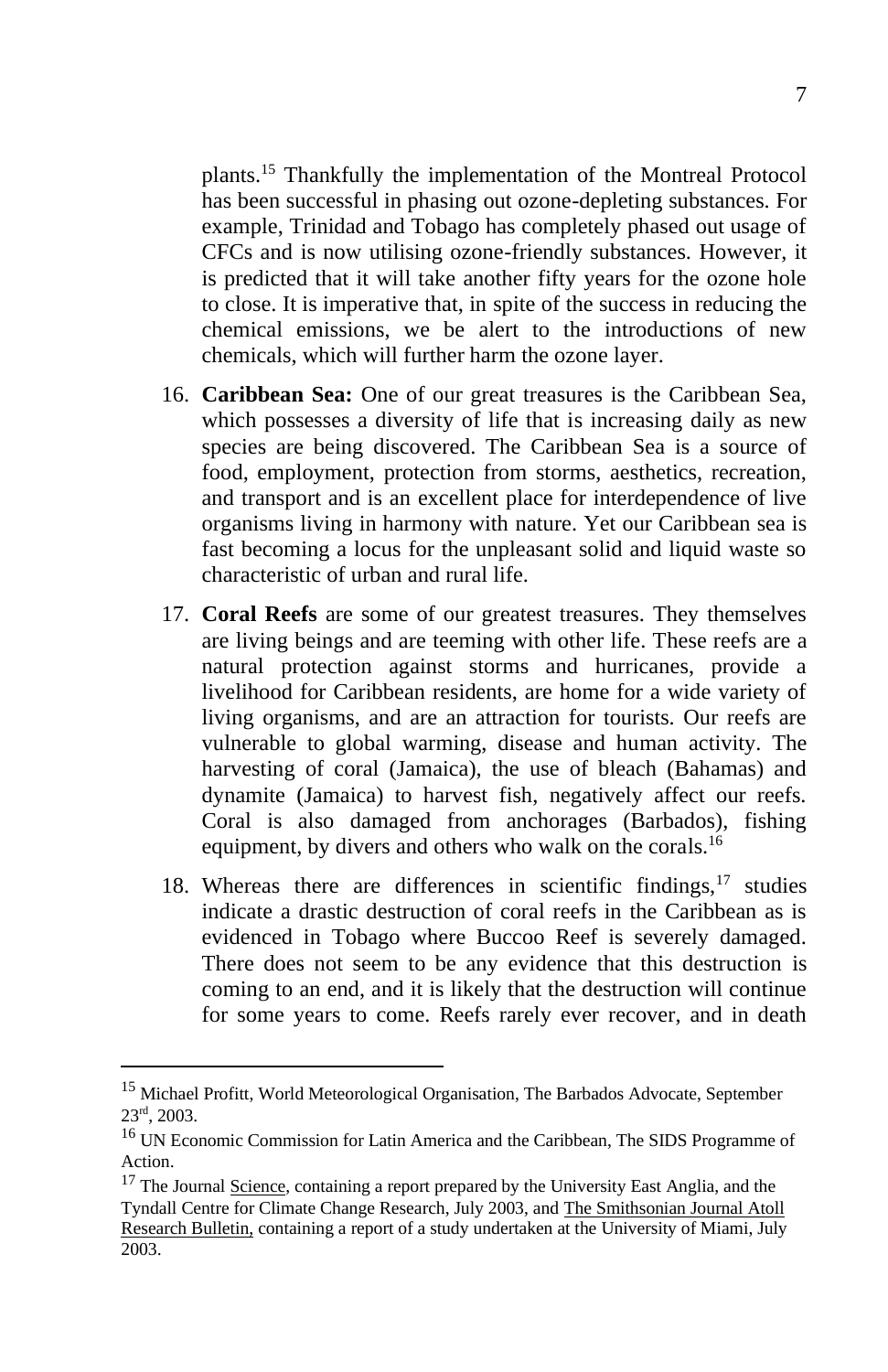often become covered with algae and other micro-organisms. Hard coral is necessary since it is the substance on which soft corals like sea fans and other species are able to grow. Loss of coral could lead to collapse of reef and mangrove fisheries, reduction in tourism and increased coastal damage from hurricanes.<sup>18</sup>

- 19. **Oil Spills** pollute seacoasts. Thousands of vessels transporting oil, gas, and chemicals, pass through the Caribbean Sea annually. The discharge of solid waste, wastewater, and bilge water by commercial and cruise ships pollute our mangrove and sandy coasts. All nations are signatories to the MARPOL Convention and the 1989 Basel Convention on Transboundary Movement of Hazardous Wastes and their disposal, but none have signed the Basel Protocol on Liability and Compensation.<sup>19</sup> It is not unusual for ships to run aground damaging coral reefs and releasing corrosive and fouling chemicals. It is to be noted that cruise ships now carry as many as 3600 passengers that is the equivalent of a floating 1500 room hotel. When such ships anchor in sea grass and their passengers snorkel, touching the edge of coral patch, damage can be done to the fragile ecosystem.<sup>20</sup>
- 20. **Over fishing**: Trawlers from Japan and Taiwan over the years destroyed wide areas of our seabeds and depleted our deep-sea natural resources and fish stock. The problem is increased by over fishing by our local fisher folk in the absence of stock structures analyses, stock assessment and management plans. A case in point is the depletion of the stock of sea eggs in Barbados, which is due to over harvesting. The Barbados government had been forced to ban such harvesting for a number of years and now regulates the harvesting.
- 21. **Nuclear Waste**: Shipments have been passing through the Caribbean Sea for a number of years in spite of protests from Caribbean governments and the Church. These shipments of reprocessed nuclear wastes originate in France, are usually transported on British freighters and end up in Japan. A report in January 2004, from San Juan, Puerto Rico indicated that such a shipment had recently passed through the Caribbean Sea. Though British Nuclear Fuels insisted that the shipments do not pose a risk,

 $^{18}$  cf The Barbados Advocate, July 20<sup>th</sup> 2003, and December 3<sup>rd</sup> 2003.

<sup>&</sup>lt;sup>19</sup> cf SIDS Programme of Action.

 $20$  cf Tourism and Coastal Resources Degradation in the Wider Caribbean: a Study by Island Resources Foundation, St. Thomas, VI, December, 1996.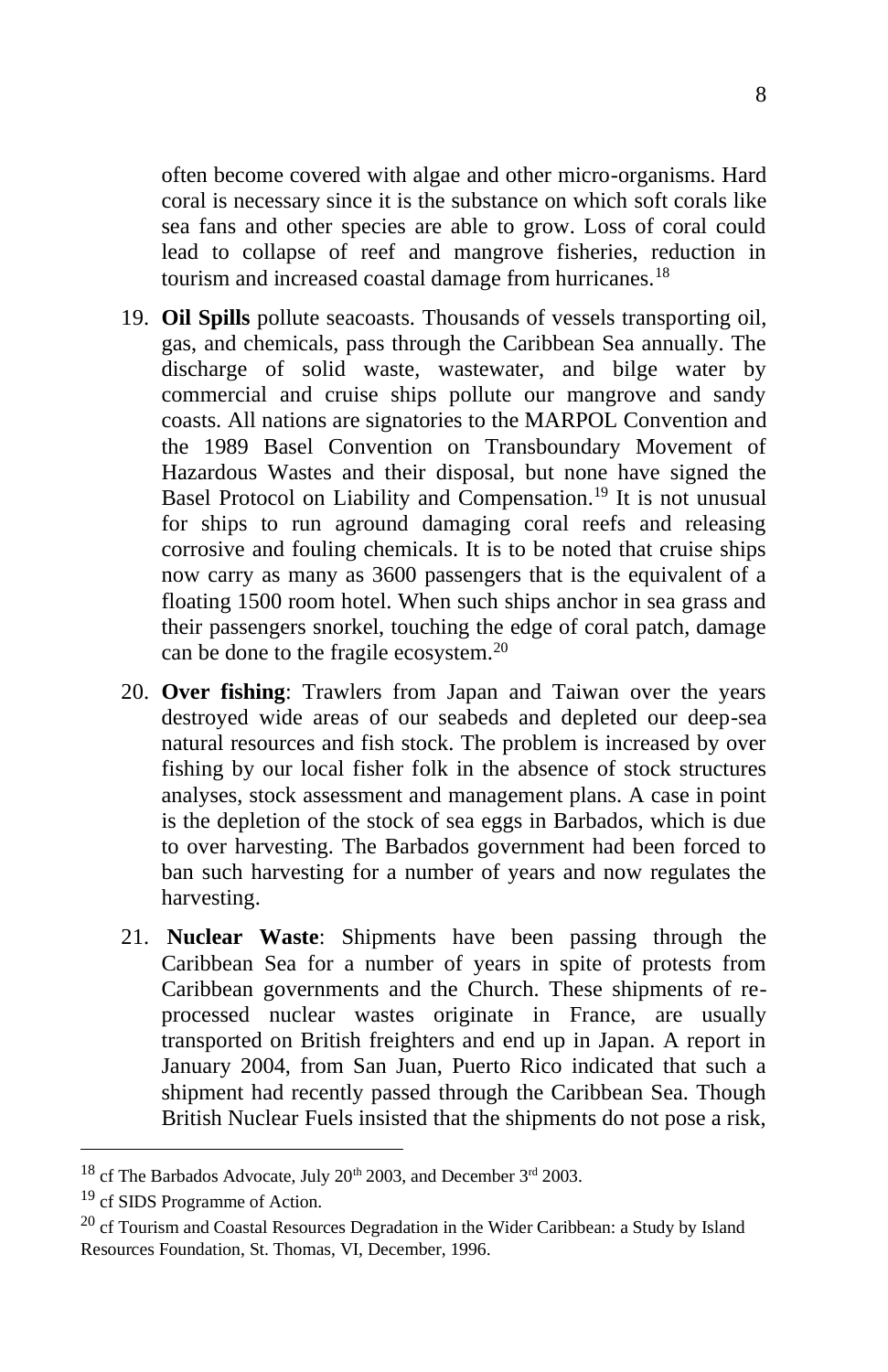the possibility of environmental disaster occurring continues to be real.<sup>21</sup> At a high level meeting of Small Island Developing States (SIDS), held in the Bahamas in February 2004, the decision was taken to oppose the transportation of radioactive materials through the Caribbean region.<sup>22</sup> On September  $27<sup>th</sup>$ , 2001 we, the Bishops of the Antilles Episcopal Conference, issued a statement strongly urging that such shipments be stopped and we appealed to the Catholic Bishops in the England and Wales as well as those in France to support our appeal.

- 22. **Our Land:** There are competing interests in our territories for housing, tourism facilities and agriculture. These interests often conflict. There has been a growing loss of agricultural land which poses a serious concern as we ought to be trying to feed our people. Unnecessary importation of food and drink makes a dent in our foreign exchange ability. In many of our territories the cost of land and housing is beyond the reach of low-income groups. Some of our nations suffer from land degradation, soil erosion, and desertification. The UN Convention to Combat Desertification attempts to address land degradation and desertification and the Secretariat is providing assistance to countries to meet their commitments under this Convention.
- 23. **Trees** are vitally important for the well being of our planet and for the health of people. They remove carbon dioxide (the most abundant greenhouse gas) from the atmosphere and convert it into oxygen which animals need for respiration. In the process carbon is sequested into trees as wood. Carbon sequestration is one of the most important functions trees perform in the global environment. Trees cool the area, by giving shade and actually lowering the temperature, and their roots help to bind the soil, preventing erosion. Trees can save energy consumption and refresh the human spirit, especially in cities. Trees provide a habitat for birds and some animals and provide an atmosphere which is conducive to mental health. Unfortunately, quite often trees are cut and used for fuel and for developmental purposes. Forests naturally purify drinking water by filtering pollutants, reducing landslides, and in some cases capture and store water.<sup>23</sup> Deforestation destroys the habitat of a variety of beautiful species. Biodiversity everywhere is

 $21$  cf The Barbados Advocate, February  $4<sup>th</sup>$ , 2004.

 $22$  cf The Barbados Advocate, February  $3<sup>rd</sup>$ , 2004.

 $23$  The Nation, September 9<sup>th</sup> and October 20<sup>th</sup> 2003.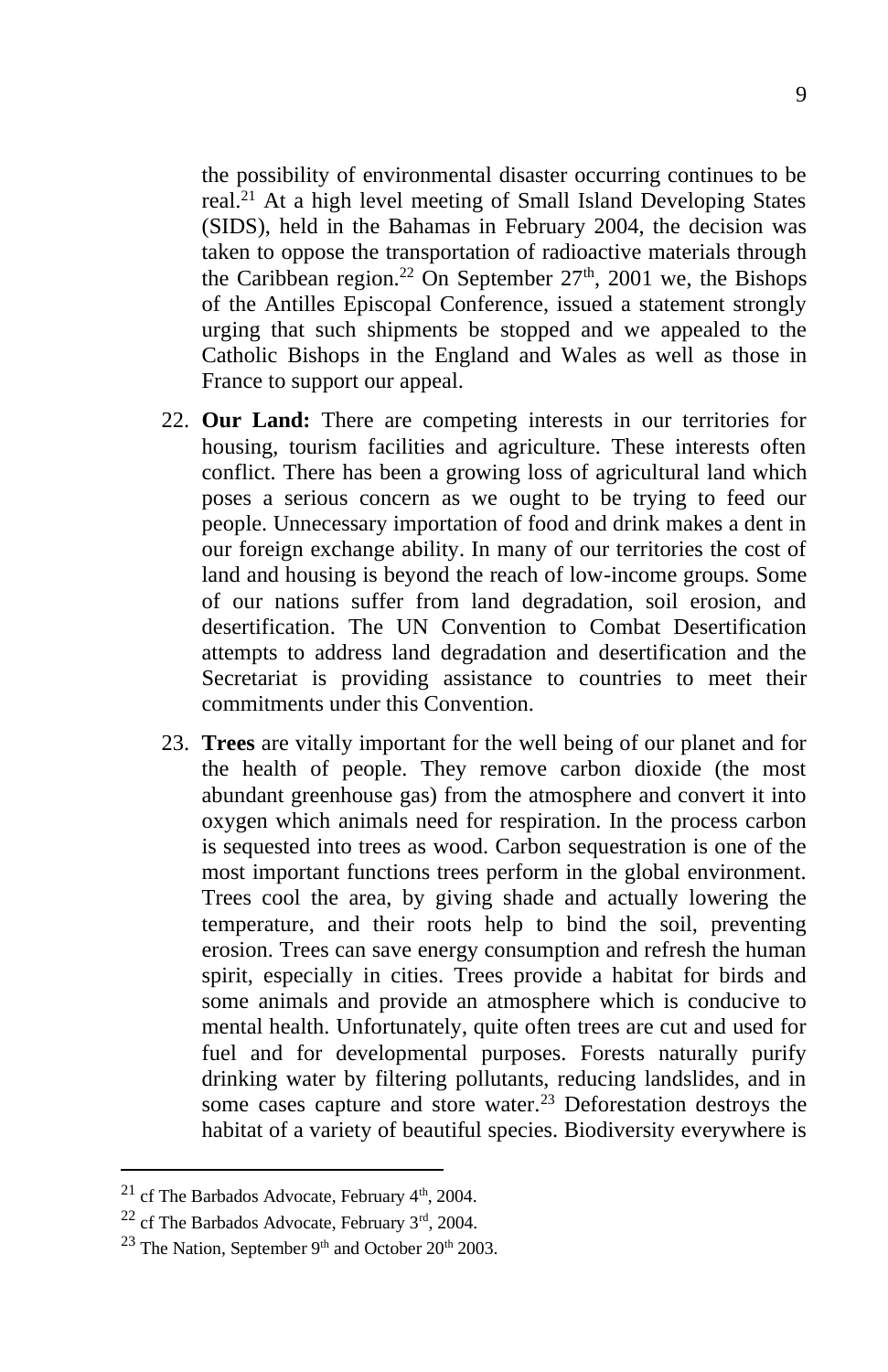vital for the ecological balance of the entire planet. Commenting on problems mentioned above, Lester Brown indicated that global warming is eating up the earth's natural resources at a far faster rate than they can be renewed. We are releasing carbon dioxide into the atmosphere faster than the earth can absorb it (greenhouse effect). We are cutting trees faster than they can grow. Soil erosion exceeds new soil formation. We are taking fish from the ocean faster than they can reproduce.<sup>24</sup> Our modern society, economy and lifestyles are unsustainable.

- 24. **Waste Dumping:** Illegal and indiscriminate dumping desecrates the beauty of nature. It is not unusual to see fast-food boxes, plastic cups, food containers, and scraps of paper in public places, as well as mattresses and old cars in gullies, all of which can breed disease and contaminate aquifers and drinking water. Discarded tyres, stoves, refrigerators, galvanise sheets, and tin cans, also found in gullies, pose a potential danger for increasing airborne diseases during the rainy season.
- 25. **Solid Waste:** Our landfills can pose a threat to the environment, especially when cans, aluminium foil, plastics and other nonbiodegradable materials are dumped there. It is estimated that in landfills, decomposing garbage produces carbon dioxide and methane, two greenhouse gasses. Non-biodegradable materials such as tin, aluminium and other metals take 100 to 500 years to degenerate. Seepage from these landfills may reach the water table and contaminate the ground water supply.
- 26. **Liquid Waste** management is inadequate in many parts of the region. As a result liquid waste, including detergents (with nitrates and phosphates) and sewage, impacts negatively on humans through polluting rivers, beaches, and the sea. Inadequate liquid waste management can also lead to the death of coral and other vital marine life. It can also contaminate surface and ground water supplies. $25$

 $^{24}$  Lester Brown, President and Founder of the Washington based Earth Policy Institute, under the heading of Plan B: Rescuing A Planet Under Stress, and A Civilisation In Trouble. (cf The Barbados Advocate, September 8<sup>th</sup>, 2003).

<sup>25</sup> cf SIDS Programme of Action.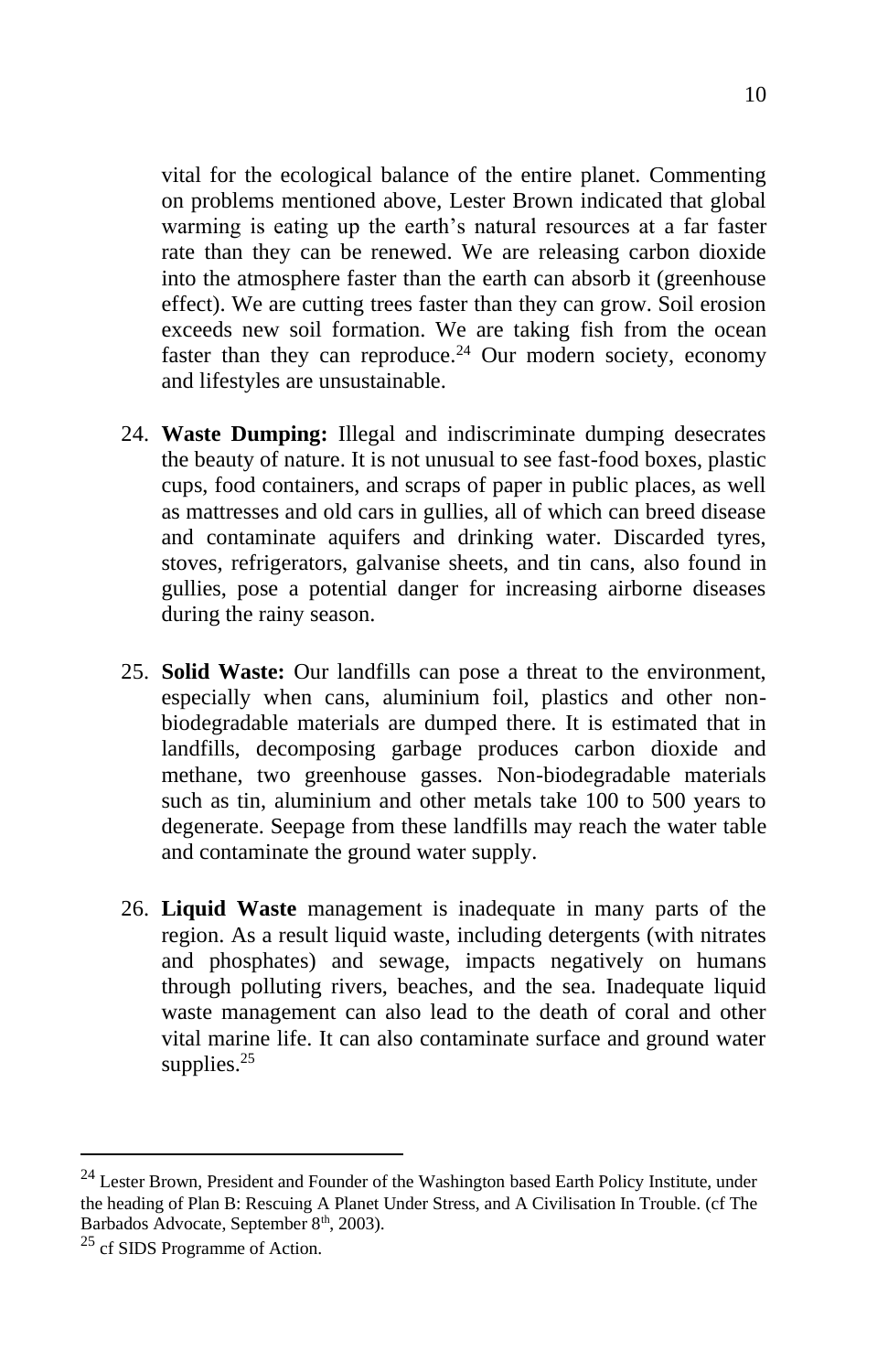- 27. **Fresh Water:** "The world is in a water crisis that will grow more acute and devastating in the coming years unless governments start giving higher priority to developmental and investment plans…climate change during this century with rainy seasons becoming shorter and more intense in some regions and droughts longer in other areas could imperil species and crops and occasion a decline in food production globally. Hence, an escalation in food prices and costly imports for water scarce countries."<sup>26</sup>
- 28. In the context of the above, the United Nations Commission on Water has declared Barbados and Haiti as water scarce countries. In territories where tourism is a major source of revenue, conflicting interests for the use of water for irrigation, industry, urban domestic consumers, golf courses, and other tourism purposes put a stress on our water system. The problem is aggravated by the pollution of our rivers. Many times waste is dumped in gullies and rivers, and hazardous chemicals resulting from increased development also find their way into our rivers. So do fertilisers, pesticides, herbicides and other harmful chemicals used in agriculture. Land based pollution which finds its way into our rivers can give rise to gastroenteritis, diarrhoea, jaundice and rashes.<sup>27</sup>

## **III SOME REASONS FOR CONCERTED ACTION:**

29. The most obvious and practical reason for concern is the well being of the entire community of life on the planet, a community that includes our children and grandchildren. In order for us to survive and to enjoy the bread which the earth gives and the fruit of the vine, the products of human hands,**<sup>28</sup>** it is necessary that the ecological systems be protected. Yet humans are shutting down the life support systems of our planet through the pollution of water, air, and soil. Since the habitability of the earth, our only home, is being called into question, care for our planet will surely be the central issue for us. At the same time there is a much more fundamental reason for concerted action, that is, the moral reason.

<sup>&</sup>lt;sup>26</sup> William Cosgrove, Vice President of the World Water Council, speaking at the Third World Water Forum in Japan, March 2003, (cf Barbados Advocate, April 4<sup>th</sup>, 2003).

<sup>27</sup> cf SIDS Programme of Action.

<sup>28</sup> cf Offertory Prayers in the Roman Eucharist.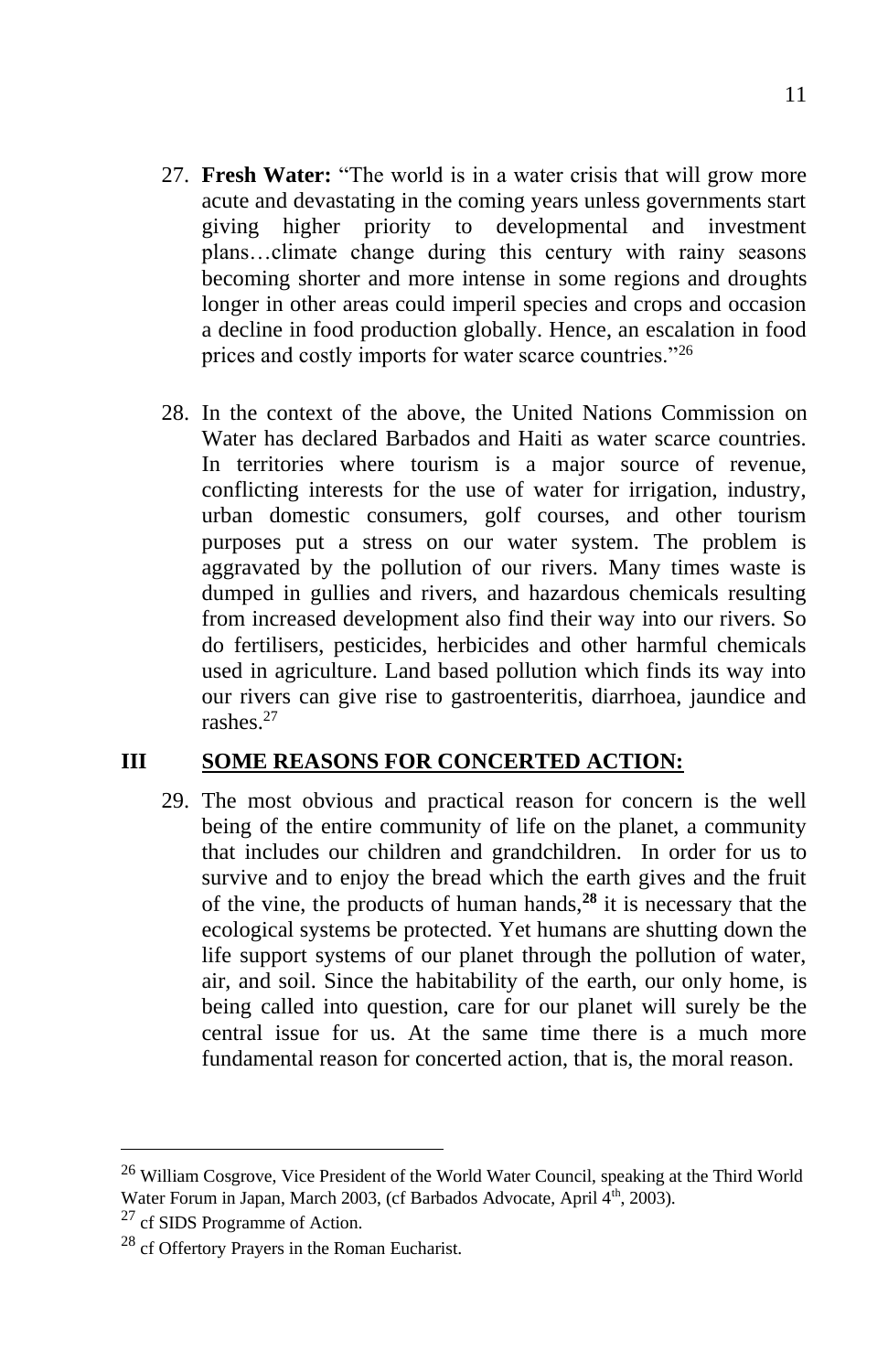30. As mentioned above, Pope John Paul II, looking at the entire world, stated that the ecological crisis is a moral problem.<sup>29</sup> The exploitation of the resources of the earth as well as pollution of the atmosphere are due to a large extent to humans' unethical treatment of the rest of creation. *It is vital that our fundamental attitude to human and non-human nature be transformed.*

## **Elements for a Contemporary Christian Spirituality**

31. Vatican Council II reminded us that created things have their own laws and values which human beings are to learn (cf. The Church in the Modern World, # 36). By close observation we are able to recognize these laws and values. a) There is incredible diversity and beauty on our planet. No two creatures are identical. Each is unique. b) All creatures exist in relationship with other creatures. They exist in interdependence and interconnection. Nothing exists separately and in isolation. c) Amid such diversity and interconnection, all creatures have their own unique qualities and innate worth. Though nothing exists independently, each being has value of its own. The universe cries out to us humans to accept, nurture and celebrate this diversity, beauty, interdependence and the innate worth of all creatures and in this way preserve the natural order of creation. We will refer to these laws and values later in this document.

## **God And His World**

- 32. The early chapters of the book of Genesis provide the starting point for a Judeo-Christian view of the world. We wish to clearly state at the beginning that we do not see any conflict between the creation stories in Genesis and the scientific theory of evolution. The creation stories do not pretend to offer any scientific explanation for the origin of the world and its creatures. They do however provide us with a number of theological insights.
- 33. The Judeo-Christian interpretation of the creation story is that the world and every thing in it were made by God, is sustained by Him, and belongs to Him. This truth is expressed by both Jews and Christians in praying the Psalms. $30$  "The earth and its fullness belong to God. The world and all that dwell in it". (Ps 24, 1). God

<sup>&</sup>lt;sup>29</sup> cf Pope John Paul II, World Day of Peace, January 1<sup>st,</sup> 1990.

<sup>30</sup> Psalm 95, especially v 3-5; Ps 33 especially v 6-7; Ps 65:6-13; Ps 104; Is 66:1-2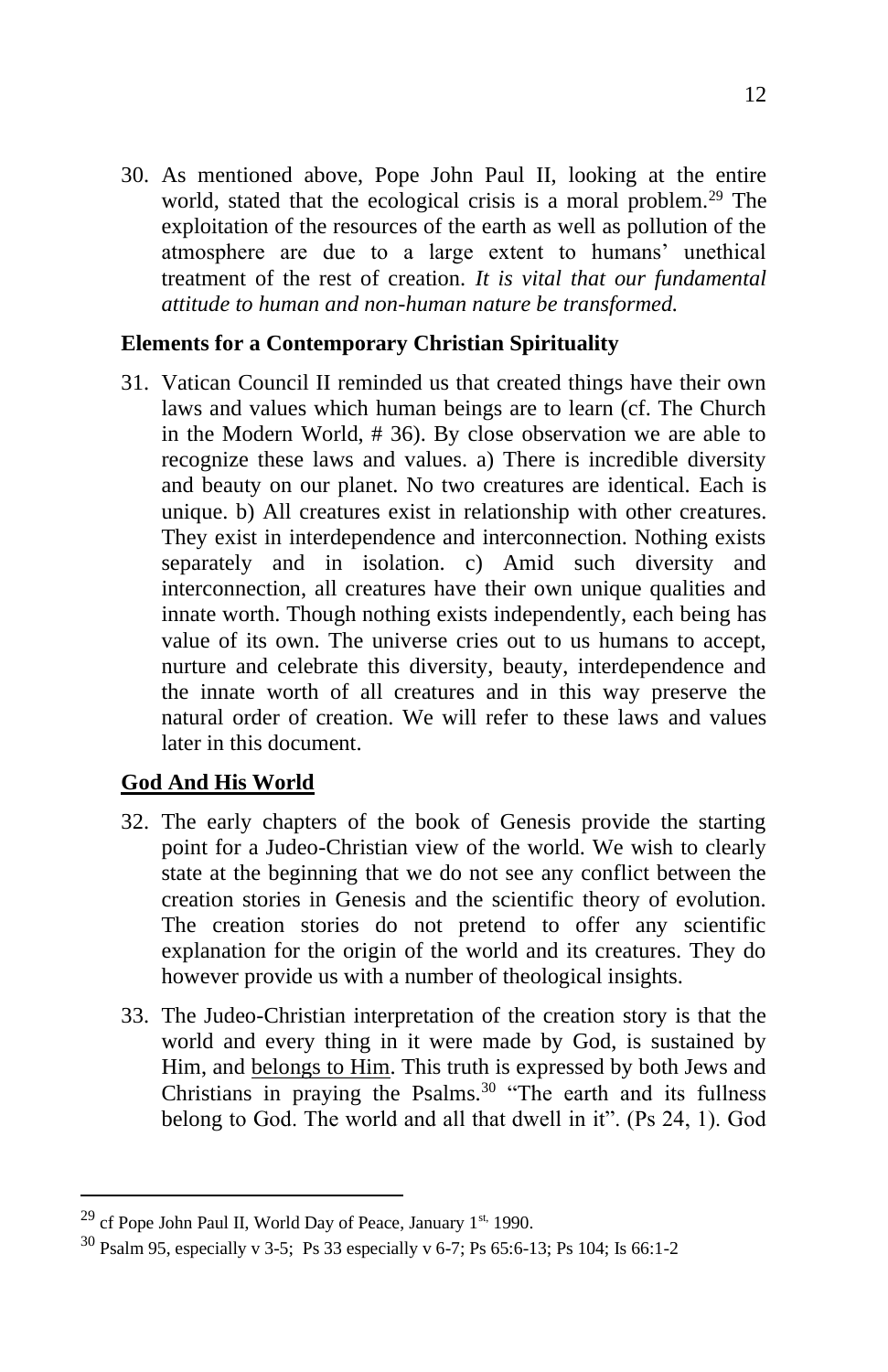is sovereign of all that exists and has instilled in every creature, including humans, laws and purposes which must be observed.

#### **Human Beings And Every Other Creature**

34. There is a basic goodness in human beings and every other creature ("and God saw that it was very good" Gen 1:31) since everything has come from the hand of God. Human beings must be seen together with every creature as integral parts of creation. Every creature, including human beings, comes from the 'soil of the earth' (cf. Gen. 2). This theological insight helps us to see a dynamic and intimate link between humans and every other creature and the earth itself. Nonetheless human beings hold a unique place in creation. We have been created in the image and likeness of God (Gen. 1:26) and share in God's faculty of intelligence. We are to use this intelligence in exercising our dominion over the earth (Gen. 1:28) but with wisdom and love.<sup>31</sup> Put another way, we are to use our intelligence along with the gifts given by the Holy Spirit to complete and perfect God's work of creation through our work with a view to the betterment of society, and that of the whole of creation.<sup>32</sup> We are to cultivate the Garden of Eden and take care of it (Gen. 2:15) as well as promote harmony between humanity and the rest of nature. All of "nature has its own operating rules and self-recuperation which human beings must respect as much as possible".<sup> $3\overline{3}$ </sup> Pope John Paul II said that when it comes to the natural world we are subjected not only to biological laws, but also to moral ones which cannot be violated with impunity.<sup>34</sup>

In summary, God owns His world. We are responsible members of God's community of life, answerable to God on how we exercise our responsibility to the rest of creation. The contrasting parables of the rich fool and the faithful steward (cf. Luke 12, 13-21; 41-48) seem applicable for our prayerful reflection in this regard.

35. The question has been raised about the value of non-human nature. Traditionally, we have regarded other forms of nature as having value only insofar as they are useful for us humans. However, an

<sup>31</sup> Pope John Paul II, World Day of Peace, 1990, #3

<sup>32</sup> Vatican Council II, The Church, 1965, #41.

<sup>33</sup> Johan De Tavernier, Ecology And Ethics, pg 240.

<sup>&</sup>lt;sup>34</sup> Pope John Paul II, Encyclical Letter Sollicitudo Rei Socialis, 30<sup>th</sup> December, 1987, #34.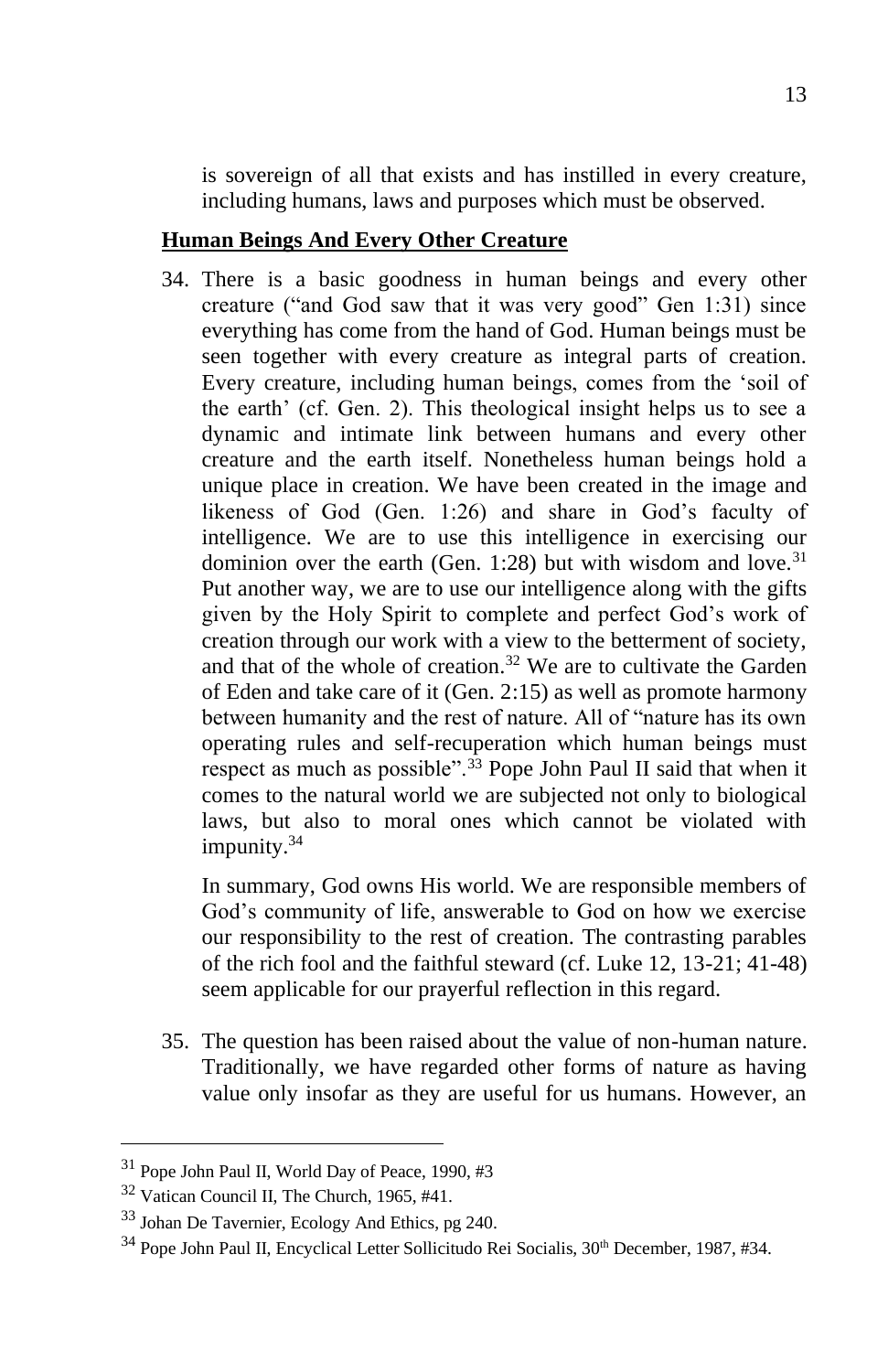ecological worldview sees all forms of life as having their own worth and not just a usefulness for humans. "Varieties of animals and plants are not only important insofar as they (now or in the future) have utility or optional usefulness for people, but also possess an inherent quality….not only human but also non-human life have an intrinsic worth…. there is a certain right to life for everything and everyone".<sup>35</sup> "At the heart of the deepest feelings of those who care for the fate of the planet is a sense that the earth is seen as having its own wondrous and absolute value independent of us; our duty is to live in harmony with it".<sup>36</sup>

- 36. Moreover, from human observation we know that "all forms of life modify their contexts, the most spectacular and benign instance is doubtless the coral polyp. By serving its own ends it has created a vast undersea world favourable to thousands of other kinds of animals and plants".<sup>37</sup> This is indicative of a certain unity and inter-dependence among creatures. If one species is harmed or destroyed, other species suffer. Moreover, interdependence of the various ecosystems and the importance of their balance are necessary for human survival.
- 37. We err when we isolate one of the creation stories in the Book of Genesis. Each story has its own emphasis but it is imperative that we see them in relationship to one another. Such an isolation of the creation story in Genesis 1 may well have led to humans' exploitation of other forms of nature springing from a false notion of the relationship between humans and the rest of creation. Hence in Genesis 1 "the human person is presented as the last of God's creation, and thus its crown. Humanity receives the mandate of creation; the submission of the earth and lordship over nature. Moreover humanity alone bears the image of God. On this account, creation is thus for humanity the permission to do what it wills in order to further its own honour and glory".<sup>38</sup> It seems clear that 'dominion' as found in Genesis 1 must be seen in the context of other parts of Genesis, especially Genesis 7 (the Flood). God's mandate to Noah is to see to the survival of all the other living

<sup>35</sup> Johan De Tavernier, Ecology And Ethics, pg 254-255.

 $36$  Michael McCarthy "Planet earth – its fate is in our hands".

<sup>37</sup> L. White, The Historical Roots of Our Ecological Crisis, pg 25.

<sup>38</sup> Johan De Tavernier, Ecology And Ethics, pg 245-246, referring to L. White: "Continuing the Conversation", in Barbour (ed.)

Western Man and Environmental Ethics, 58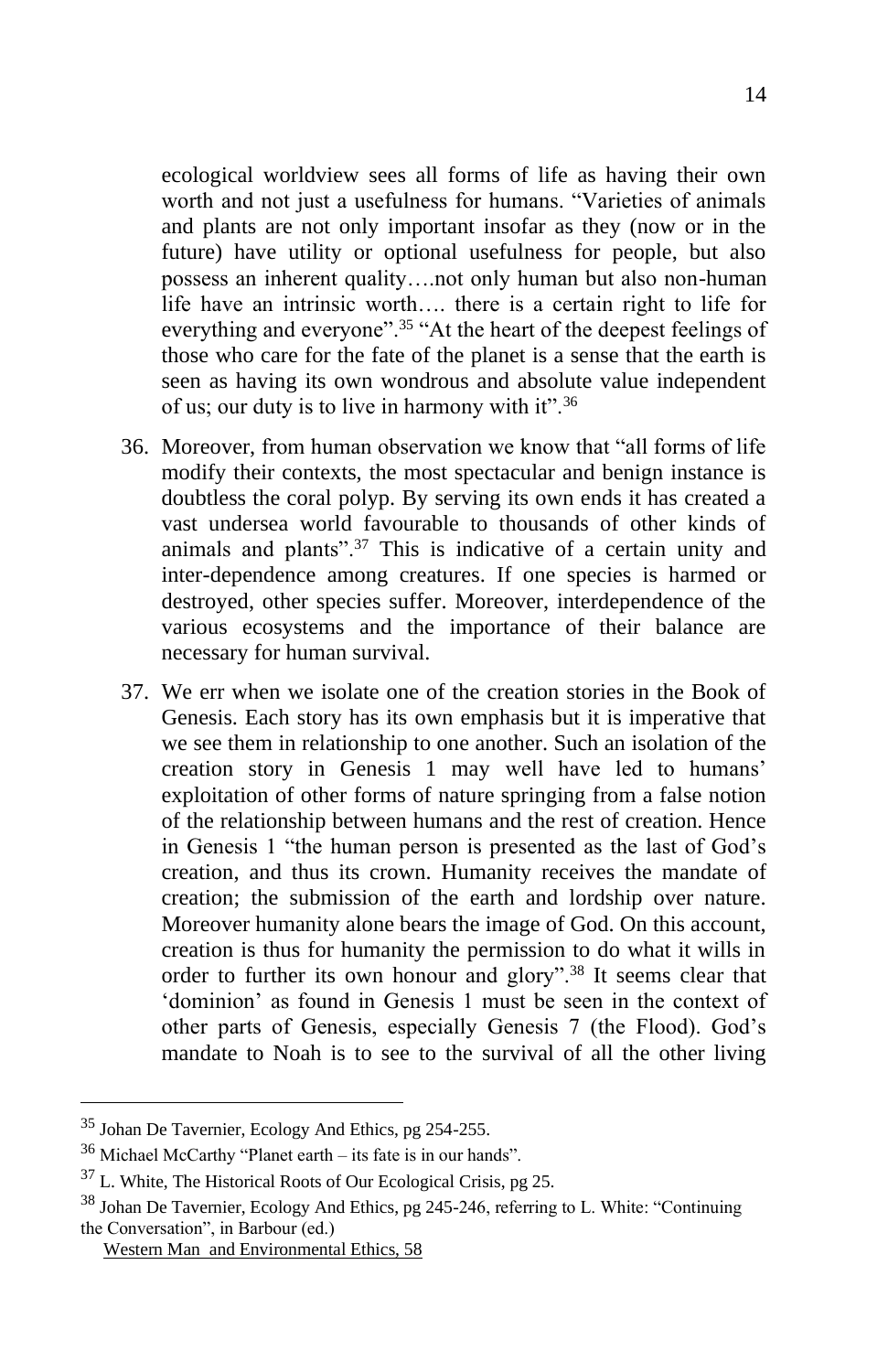creatures. God's commission to humankind is "to protect the balance of life that God's ordering word has built into the earth and to promote the continuation of all species having a place in that delicate balance". 39

#### **The Rebellion Of Human Beings And Its Consequences**

- 38. Though there is a basic goodness in human beings and in every other creature (cf # 34 above), there is a certain tendency in each human being to sin. And so our experience is one of sin, of rebellion against God's sovereignty, against our responsibility in caring for one another and for the rest of creation. Humans seized God's sovereignty over the rest of creation and proceeded to exploit and destroy it. "We are not, in our hearts, part of the natural process. We are superior to nature, contemptuous of it, willing to use it for our slightest whim".<sup>40</sup> We adopted a callous disregard for the laws and values that govern nature itself. $41$  As a result we have placed a large percentage of the human family in a state of destitution and our planet in a perilous situation.
- 39. Every creature on earth (human beings and all other creatures) is involved in the mysteries of the incarnation and redemption. In the incarnation God united himself in some way with the whole of creation. As we said above, all creatures, humans and otherwise, were 'made from the soil', i.e. they are flesh. In Christ God entered into unity, not only with human beings, but also with the entire visible and material world. As a result, humans and all creation have been raised to a new dignity.<sup>42</sup> Because of the rebellion about which we spoke above, all of creation, humans and others, was in need of reconciliation with God and with one another, and restoration<sup>43</sup>. This reconciliation and restoration of all creation was achieved through Jesus' resurrection. "In the transfiguration of the risen body of Christ begins the transfiguration of every creature,

<sup>39</sup> "And God Saw That It Was Very Good: Catholic Theology and the Environment", edited by Drew Christiansen S.J. and Walter Grazer; United States Catholic Conference, 1996. Article entitled Foundations for a Catholic Ecological Theology of God by Anne M Clifford CSJ. P.27 & 28

 $^{40}$  L. White, The Historical Roots of Our Ecological Crisis, Readings in Ecology and Feminist Theology , ch 3 , p 33

 $41$  cf. Pope John Paul II, World Day of Peace, 1990, #5

 $42$  John Paul II, Dominum et Vivicanten,  $18<sup>th</sup>$  May, 1986, #50

<sup>43</sup> Romans 8: 19-23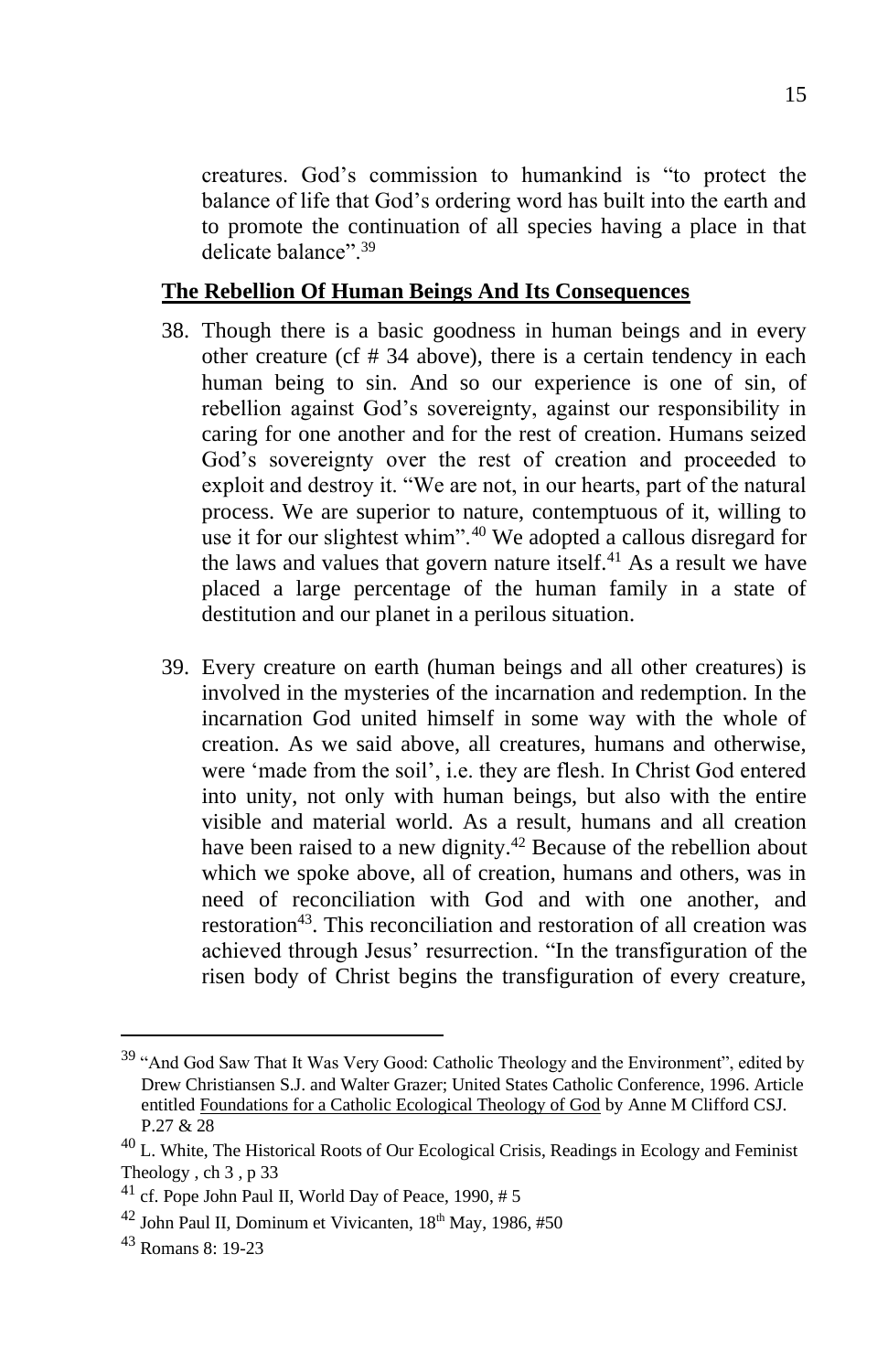the 'new creation' in which all creation will be transformed"<sup>44</sup> The new creation refers to the new heaven and the new earth when all creation will be in harmony, ordered as it will be according to God's plan.<sup>45</sup> We all have a role to play in preparing for this new heaven and this new earth. This we do by making our present world a better place for humans and for the rest of creation. The passage in Hebrews 13, 14: "for there is no lasting city for us here on earth; we are looking for the city which is to come" is no justification for us to neglect our earthly duties while waiting passively for the world to come. The teaching of Pope John Paul II, i.e. that the transfiguration of every creature, humans and others, began with the transfiguration of the risen body of Christ, reenforces the idea that there is an integral relationship (connectedness) between humans and the rest of creation.

40. **Universal Purpose**: The universal purpose of created things includes natural resources, natural, spiritual, intellectual and technological goods necessary for the integral development of all peoples.<sup>46</sup> God has entrusted the whole of His creation to the human family to be cared for as explained in # 34 above. All of creation constitutes a unique patrimony of humanity.<sup>47</sup> Every man, woman and child in the world has a strict right to find in the world all that they need for their spiritual and material development. No one individual and no one nation have the right to possess more than they need when others lack the basic necessities of life.<sup>48</sup> It is for human beings, while respecting the integrity of all creation, to use their intelligence to ensure that there is an equitable distribution of natural and manufactured goods. The present condition of the opulence of some and the destitution of others is against the plan of God.<sup>49</sup> Harmony between humans and nature will be restored only when people determine to 'be more' rather than 'have more'.<sup>50</sup> This discussion on the equitable distribution of

<sup>&</sup>lt;sup>44</sup> John Paul II, Address to Flemish speaking youth, Germany, March 31<sup>st</sup>, 1989 (cf. Pontifical Council for Justice and Peace "From Stockholm to Johannesburg: An Historical Overview of the Concern of the Holy See for the Environment 1972-2002", 2002, p 36).

<sup>45</sup> Rev 21: 1-4; 2 Peter 3, 13-14

 $46$  The intervention of the Holy See at the Rio Conference, June  $4<sup>th</sup>$ , 1992.

 $47$  Synod of Bishops, Justice In The World, Rome, 1971, ch 1&2.

 $^{48}$  cf Pope Paul VI, Populorum Progressio,  $26<sup>th</sup>$  March 1967, #23.

<sup>49</sup> Vatican Council II, The Church In The Modern World, 1965, #69.

 $50$  Intervention Of The Holy See, Stockholm, June  $7<sup>th</sup>$ , 1972.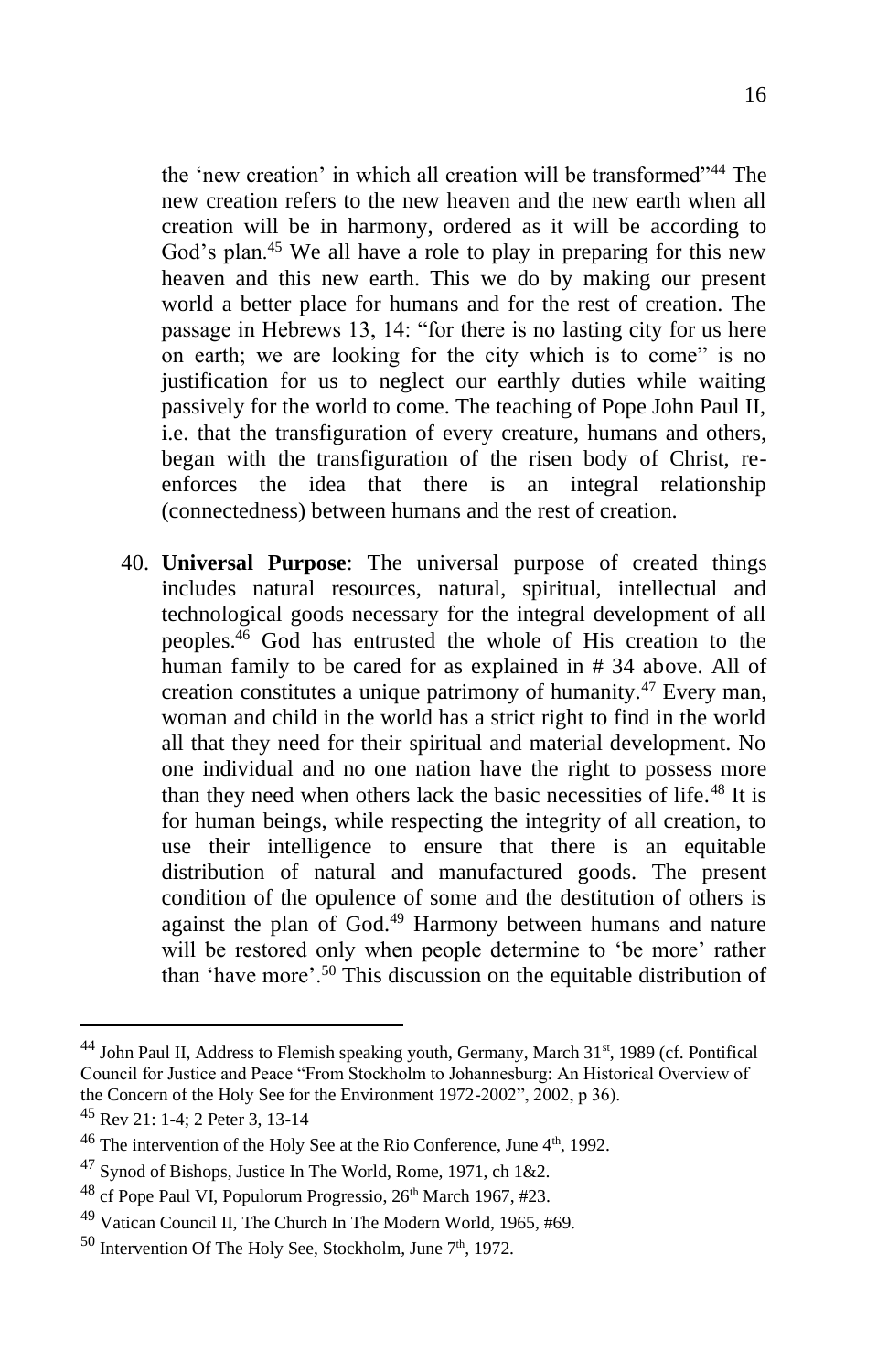natural resources depends on our eyes being open to the human exploitation of the natural resources and our determination to reverse the trend. Moreover basic resources of air and water must be available to humans and other forms of life as well.

- 41. Natural Resources: Natural resources are not only limited, but also some are non-renewable. Hence the need to respect the integrity and cycles of nature. We are to respect the order inherent to the natural world.<sup>51</sup> We cannot use with impunity the different categories of being, that is, animals, plants and natural elements. We are to consider the nature of each being and its mutual connection in an ordered system.<sup>52</sup>
- 42. It is important to see in creation the image of the Creator and a first manifestation of God's love.<sup>53</sup> Since creation reflects and reveals the creator, it was given to us for our admiration and contemplation.<sup>54</sup> Our response to God's gift of creation ought to be one of gratitude to God and to creation, and the determination to care for and preserve the beauty of creation. From such gratitude there flows generosity on our part, leading us to share with others our knowledge and technology.<sup>55</sup>

## **IV THE WAY FORWARD:**

#### **The Church**

43. As Catholic Bishops in the Caribbean, we are taking seriously the signs that seem to indicate that the habitability of the earth is being called into question. At the end of the Jubilee Year, Pope John Paul II issued his Apostolic Letter, Novo Millennio Ineunte, in which he warned us: "how can we remain indifferent to the prospect of an ecological crisis which is making vast areas of our planet uninhabitable and hostile to humanity" (#51). We intend to make this a central concern in our pastoral ministry, fully cognisant of its moral implications. The ecological crisis could well be the greatest moral problem of this century. As a consequence, the Church has

<sup>51</sup> Pope John Paul II, Solicitudo Rei Socialis, December 30, 1987, # 34

<sup>52</sup> ibid # 34

<sup>53</sup> Pope Paul VI to World Wildlife Fund, June 21<sup>st.,</sup> 1969 (cf. Pontifical Council For Justice and Peace, From Stockholm to Johannesburg: An Historical Overview of the Concern of the Holy See for the Environment 1972-2002, 2002, p 17)

 $54$  Apostolic Letter To Youth for International Youth Year, March  $31<sup>st</sup>$ , 1985, #14.

<sup>55</sup> Pope John Paul II, homily at Living History Farm, #2.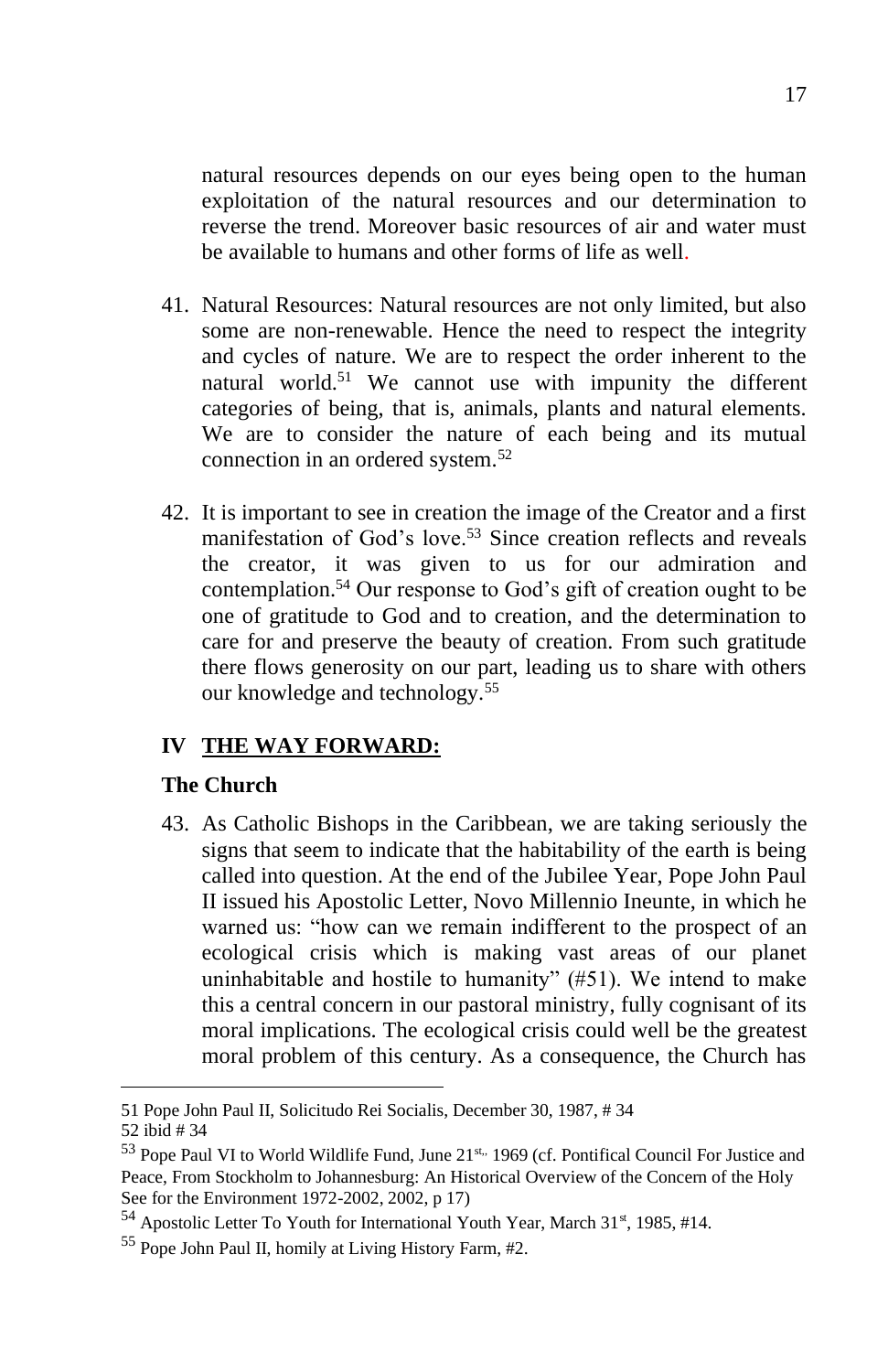an urgent task of educating the peoples of the Caribbean on the ecological challenges in the region (part II of this Pastoral Letter), as well as the proper relationship between God, human beings and all other creatures (part III). We must stress in clear terms the nature of the human person as well as an accurate understanding of the other creatures. Human beings are called by God to appreciate the worth of other creatures and to observe the laws that God has put in nature itself, as described above. As responsible members of God's creation, we recognise that creation belongs not to us but to God, and that God has entrusted to us the care and the use of creation in accordance with His plan.

- 44. The Church has at its disposal many avenues for education. Throughout the region we operate a large number of primary and secondary schools. Over and above that we conduct catechetical classes for children and youth who do not attend our schools. We have a variety of youth organisations. Every Sunday a homily is given during the Eucharistic Celebration. We conduct a variety of seminars and workshops which bring people together. We have relationships with other Christian Churches in Christian Councils throughout the region. In some of our territories there are interfaith organisations. Working in conjunction with other Christians and persons of other faiths, we are able to reach a large cross section of Caribbean people. Finally, making full use of the electronic media (radio, television, internet) continues to pose for us a challenge as well as a marvellous opportunity for education. It is our intention to make use of all these media for educating Caribbean people in the ecological crisis and our response to it.
- 45. We urge our parishes to undertake practical programmes of action corresponding with our educational efforts. These programmes of action could be undertaken in conjunction with neighbouring parishes, other Christian communities, and communities of other faiths. These programmes of action could take a variety of forms, e.g. clearing polluted sites, creating green spaces on the church compound, campaigning to change lifestyles. A page in the church bulletin could be devoted to ecological matters. Special events (e.g. services and concerts) could be planned, highlighting the need for action. At harvests and fairs the parish could run a stall selling fair trade goods that would highlight the link between ecological crisis and poverty and injustice.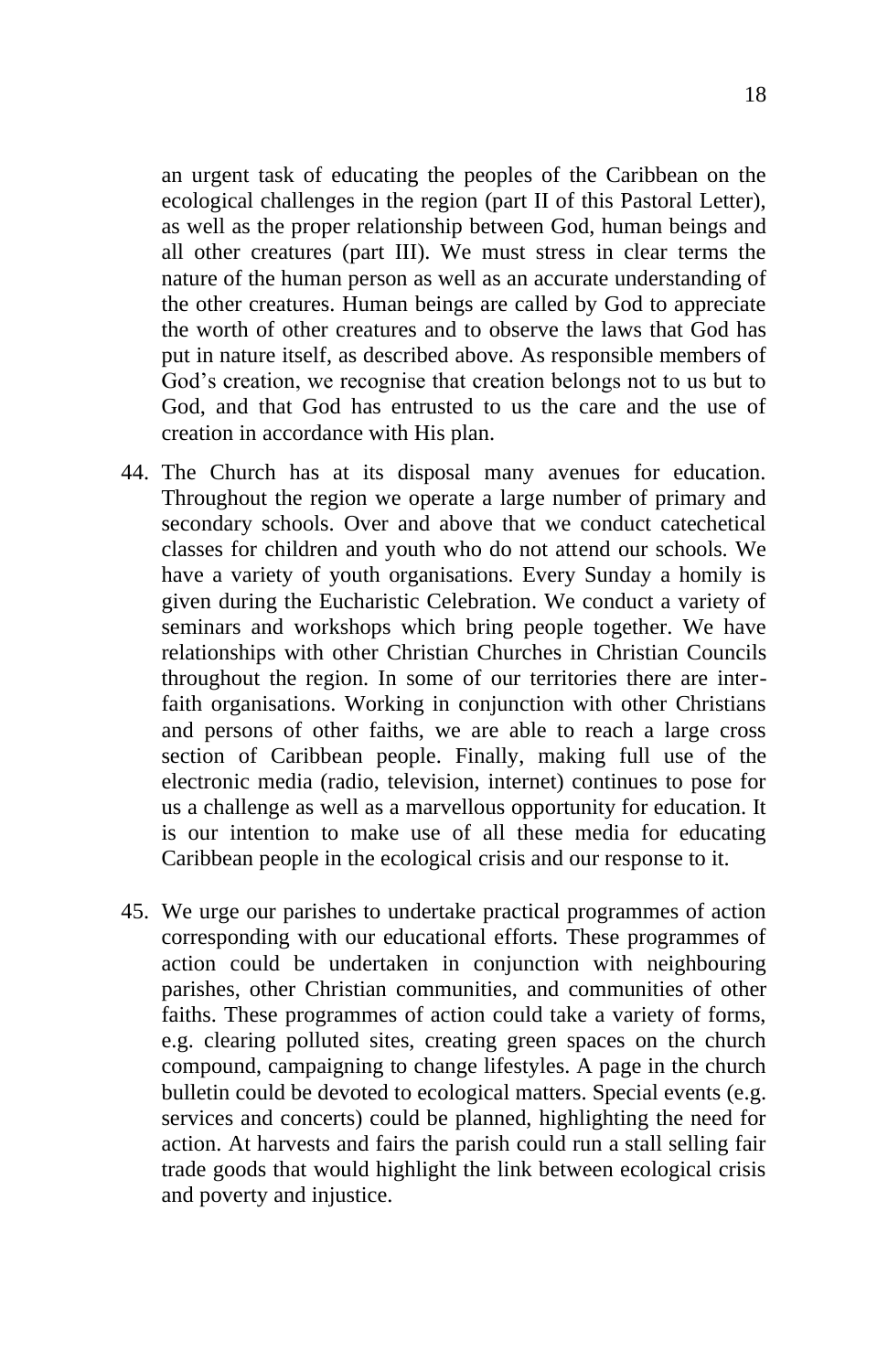- 46. The Church's public worship (the sacraments and funeral rite), if conducted properly, is a pre-eminent opportunity for education. This is true especially in Baptism and Eucharist. In our public worship we use elements of creation to praise God and to sanctify humans. We use e.g. the natural elements of water and oil, as well as things manufactured from elements of creation as a result of human ingenuity and creativity, e.g. bread and wine, salt, ashes and candles. By making use of these elements we emphasise the goodness of God's creation and that all reality is potentially, or in fact, the bearers of God's presence and the instruments of God's saving activity. Our use of these elements in our public worship has implications for our caring for creation. "Their very use helps to orchestrate a sense of the universe as praising God, the Creator and Redeemer…the whole of creation is incorporated in these acts of prayer…the prayers articulate how these gifts from God are understood to reflect God's creative and redemptive work on our behalf".<sup>56</sup> That the things of creation give glory to God by their very being and by fulfilling their purpose is clearly reflected whenever we pray The Song of the Three Young Men (Daniel 3:52-90). We humans give voice to this praise. Tertullian, one of the well known third century Fathers of the Church, in a treatise on prayer Chs 28-29, reflected these sentiments: "The angels too pray, all of them. The whole creation prays. Cattle and wild beasts pray,
	- and bend their knees and in coming forth from their stalls and lairs look up to heaven, their mouth not idle, making the spirit move in their own fashion. Moreover the birds taking flight lift themselves up to heaven and instead of hands spread out the cross of their wings, while saying something which may be supposed to be a prayer".
- 47. There is a real relationship between our public worship, in which we use natural and manufactured goods, and the call to justice. "We should be attuned to where and how the experience of creation is in fact not what it ought to be….and what created reality is not".<sup>57</sup> An example of this is the Church's insistence that clean water be used for the washing in Baptism. This insistence should help us to recognise that many people in the world do not have access to potable water and that much of their water is polluted. This acknowledgement should spur us on to want to do

<sup>56</sup> Kevin W. Irwin, Sacramentality And Theology of Creation: A Recovered Paradigm For Sacramental Theology, Louvain Studies 23, 1998, pg 163-164.

<sup>57</sup> Ibid pg 171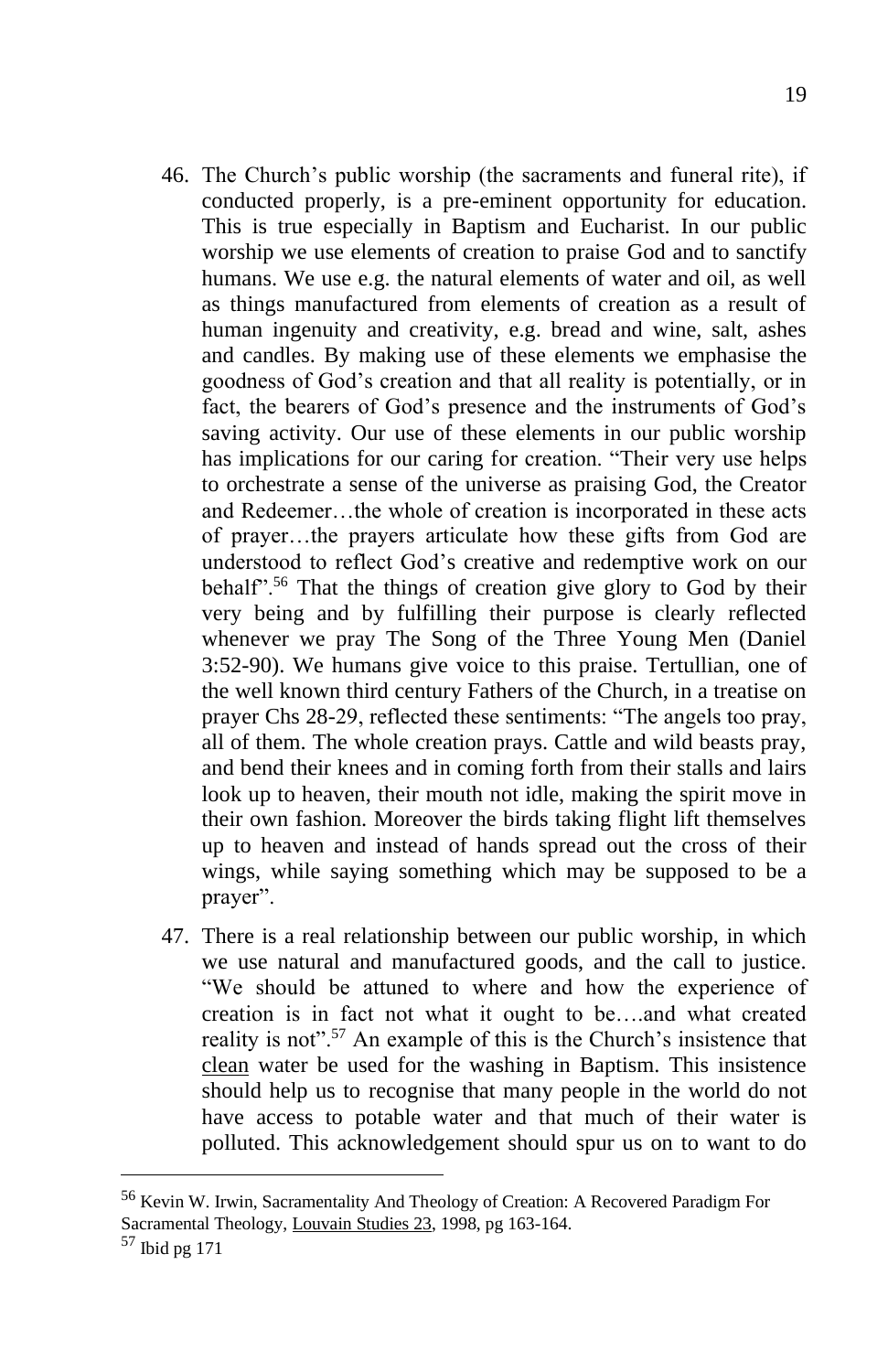something about this situation. Similarly as we partake of the Bread and the Wine in the celebration of the Eucharist our complacency should be challenged by the recognition that there is an inequitable distribution of food and drink. For many there is insufficiency, for others there is abundance. This too should lead us to want to do something about this situation. "Actual celebrations (Sacraments) for real people in specific communities are intended to be reminders for them of where God is, (and always will be) as well as confront them about where God's presence is diminished. The very human ingenuity that enables Liturgy and Sacraments to occur, is the very ingenuity that is needed to ameliorate injustice to persons and the whole created cosmos….injustice in and to the created world needs to be pointed out even as the world as we know it is filled with the grandeur of  $God$ ".<sup>58</sup>

## **Government, Corporations and Civil Society**

- 48. Caribbean peoples face a gigantic task as we work together on the ecological challenges in the region, some of which were outlined in this Letter (cf part II). To face these challenges effectively will require the collaboration of governments, local and multinational corporations and all members of the Church and civil society. We recognise that one of the obstacles to resolving these challenges is the lack of adequate human and financial resources. Globalisation and trade liberalisation are already posing challenges to development in the Caribbean, e.g. 'reduction of external aid; problems in accessing trade preferential markets; adversely changing debt profiles.<sup>59</sup> No one Caribbean state is able to go it alone. In this context regional integration is imperative so that we can more effectively negotiate with international bodies. Integration is particularly urgent as we face the possibility of being a part of the Free Trade Area of The Americas (FTAA). Also, as active members of SIDS we have the opportunity of working with other Small Island Developing States to improve our chances in making a substantial case before international agencies.
- 49. Obstacles to Caribbean people effectively facing and working through the ecological challenges, mentioned above in # 48, were repeated in Mauritius. Also clear for everyone to see were the

<sup>58</sup> ibid pg 172.

<sup>59</sup> The SIDS Programme Of Action, ch 2, Caribbean SIDS and The New Global Economic Order.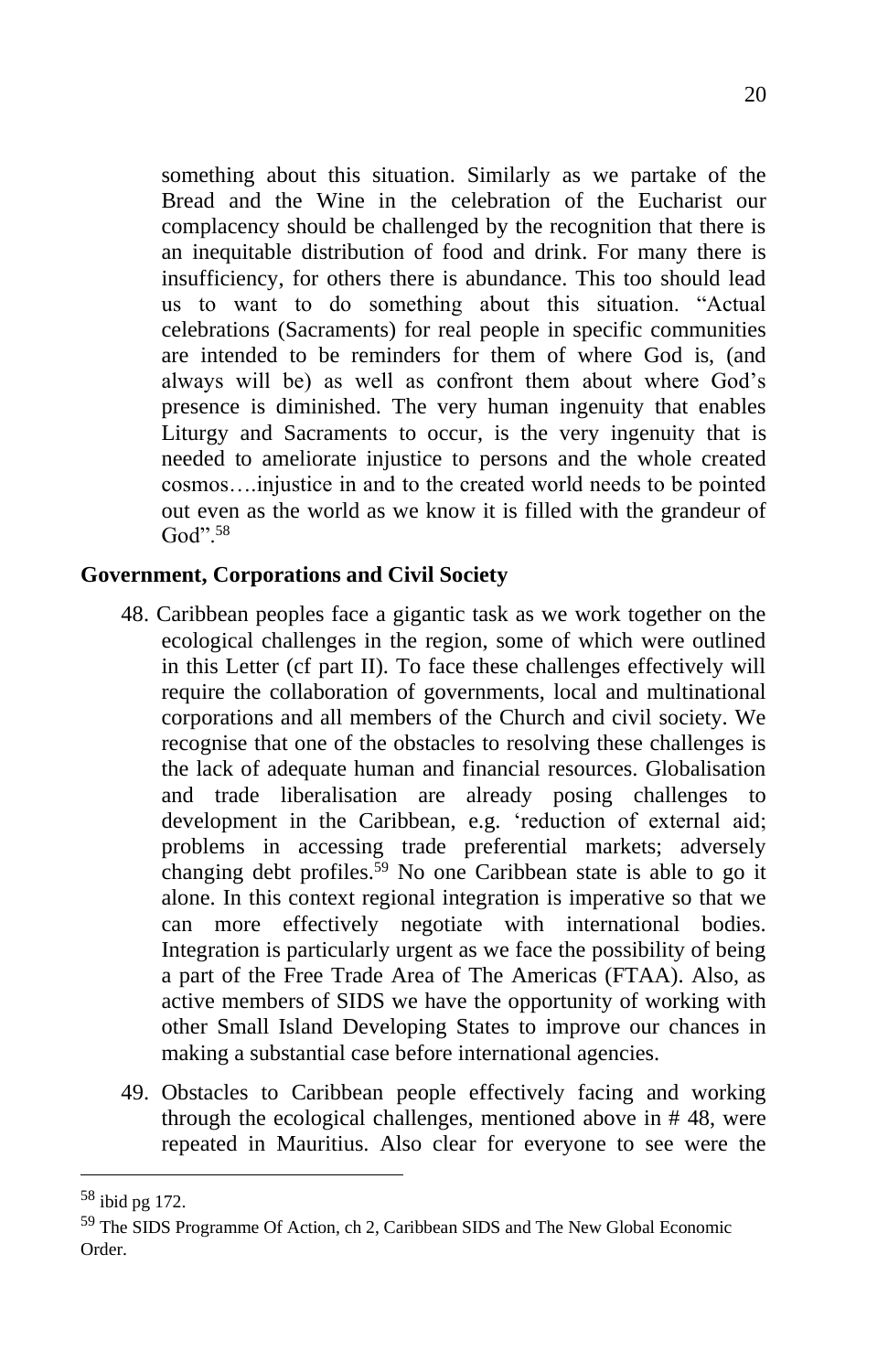increased and more frequent disasters related to global warming over the 10-year period. The international community once again promised assistance to SIDS, including the establishment of natural disaster early warning systems and the security upgrading of their systems and facilities. However, in the opinion of Amos Tincani, head of the EC Delegation to Barbados and the Eastern Caribbean, the Mauritius Strategy did not include specific financial pledges.

- 50. A top priority for our regional governments is greater efforts at poverty eradication (cf # 9 above). By this we mean not only welfare but also more importantly empowering people to take control of their own lives. Increase in population, due partly to urbanization, can exasperate the poverty situation and pose real challenges for civil authorities. In conjunction with the social partners and civil society, governments must constantly review their education system to ensure that it is well suited for the  $21<sup>st</sup>$ century and is available for all. Given the high unemployment rate in many of our countries, every effort must be made to ensure that every person is able to find the type of employment for which he/she is educated and which corresponds with his/her gifts and talents.
- 51. Our representatives to the United Nations, in collaboration with those of other nations that have already ratified the Kyoto Protocol, must keep alive the need for the United States of America and Australia to ratify that Protocol. We are conscious of the fact that some other nations (e.g. India, China and Brazil) are fast developing their economy making use of fossil fuel for their energy. These too, though not bound by the Kyoto Protocol, need to begin cutting back on the amount of greenhouse gasses they emit. As we saw in #13 above, an international control of the amount of greenhouse gasses will alleviate a major portion of global warming, thus decreasing the disastrous effects on the ecology.
- 52. We commend our nations for efforts at setting up regional institutes at both the Cave Hill and St. Augustine campuses of the University of the West Indies to monitor the effect of climate change. We applaud the establishment in Barbados of the Caribbean Institute For Meteorology and Hydrology to undertake research in the effects of climate change.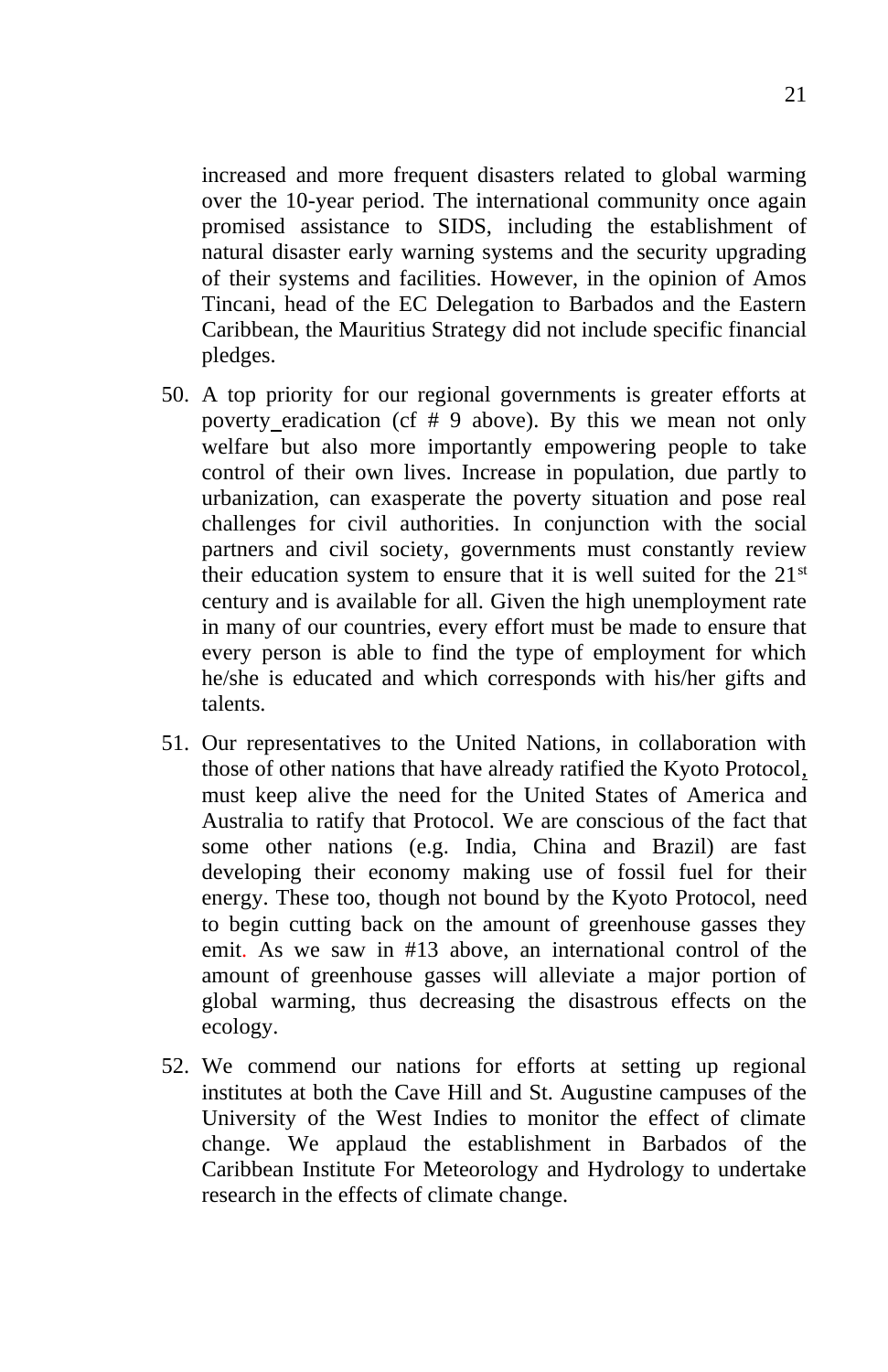- 53. Controlling greenhouse gasses is allied with our present energy usage. (#14 above). We urge our governments, corporations and civil society to cooperate in seeking alternative (to oil and gas) sources of energy (renewable energy). Expensive though this might be in its initial stages, greater use needs to be made of solar, wind and bagasse (in sugar producing countries). We encourage our governments to offer incentives for these alternative sources of energy, by removing taxes/duties on the equipment necessary to produce clean energy from these sources.
- 54. We encourage governments, corporations and civil society to do everything possible to protect and preserve the treasures in the Caribbean Sea. (#16ff) We encourage that a Caribbean Fisheries Agreement along with its necessary machinery be studied carefully to ensure the availability of the Caribbean Sea to all Caribbean fishermen, to discourage over fishing and to regulate trawlers from outside the region. Ways need to be found to protect coral reefs from damaging human activity and to try to rehabilitate those reefs which have been damaged. Our Ministries of Tourism and International Transport must increase their efforts to protect our coastlines from oil spills and the discharge of solid wastes, wastewater and bilge water from commercial ships and cruise liners. We encourage our governments to work with other countries to continue the protest against nuclear shipments through our waters.
- 55. Care for the land (#22) remains one of the most important elements in environmental conservation. Particular attention has to be paid to the agricultural sector. Farmers are the ones most capable of discovering and developing the hidden potential of the land and thus fulfilling their role of co-creators with God. Encouragement and concrete incentives should be offered to farmers to produce as much food as possible, preferably organically grown, to feed our people. In many of our countries they are hampered by drought, other natural disasters, and by inadequate means of transport and distribution. Our governments must be alert to the danger of Free Trade whereby farmers have lost their livelihood and the land remains fallow in other parts of the world as a result of cheap farming produce being dumped on the market. Great care must be taken in this new global economic order to ensure the protection of our farmers, not only from imports from outside of the region but also from increasing urbanisation and other forms of local development.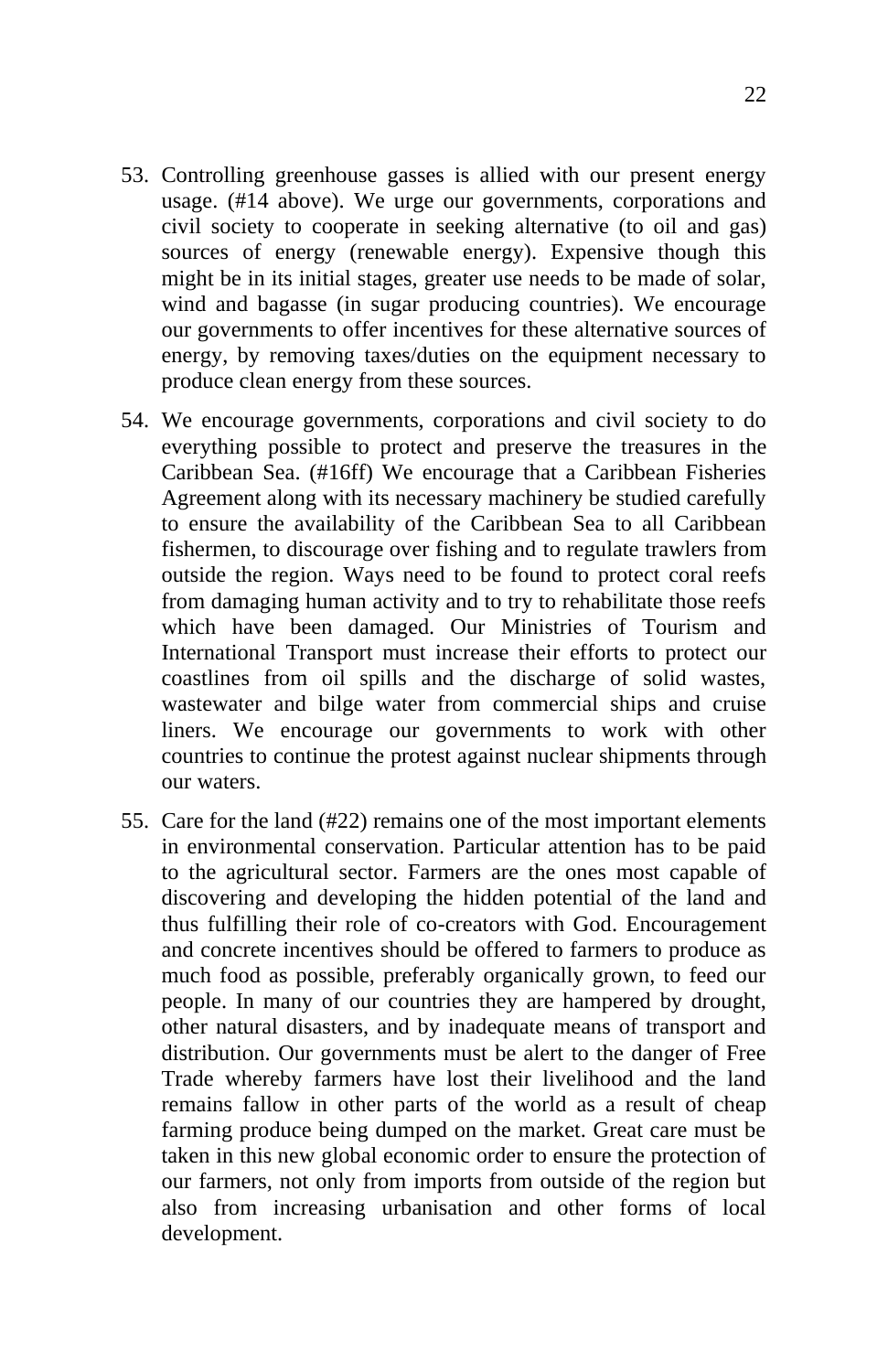- 56. Care for the land will also involve the strictest monitoring of air and water pollution from toxic wastes resulting from rampant industrialisation.
- 57. Care for the land will also include the handling of solid and liquid waste. Alternative proposals to existing landfills merit careful consideration, though initially they might be expensive. In the interim recycling can be a great help. We encourage a regional approach to recycling. Every household, commercial enterprise and industry will have to cooperate to make recycling truly effective. We applaud efforts already being made in the region to recycle glass, plastic bottles, cardboard. Paper and metals could be added to this list. In this context the necessary legislation and policing are needed to put an end to illegal and indiscriminate dumping. We must mention here the need for careful and adequate handling and disposal of biomedical and radioactive waste.
- 58. Some of our Ministries of the Environment have already developed a policy and programme for sustainable development that emphasise the need for preserving forests, (#23) undertaking reforestation, the planting of trees in urban areas and requiring new developments to make room for preserving and planting trees and other plants. We appreciate these efforts. Over and above this, as populations increase, especially in our cities and urban areas, it becomes even more necessary to create natural parks and other protected areas to offer refreshment for our people and to conserve our wildlife and our ecosystem – our natural heritage and patrimony.
- 59. Finally, we turn our attention to the urgency of securing our fresh water supply (#27 ff). It is imperative that water use be controlled. The full cooperation of every resident is urgent for the conservation of water. It is urgent too, that everyone realise that water is life, that water is God's gift to everyone and to other living beings as well, and therefore think of ways in which water can be conserved. In many of our territories, millions of gallons of water and other liquid waste end up in the sea. Proposals made to our governments to collect this water, treat it and make it available for non-potable uses seem worthy of serious consideration. Hotels and other large institutions in the region could create rain-harvesting projects for use in commercial facilities. How much of our rainwater rushes off into the sea! The building of water tanks and catchments in each home, business and industry for non-potable purposes is another way of harvesting rain water.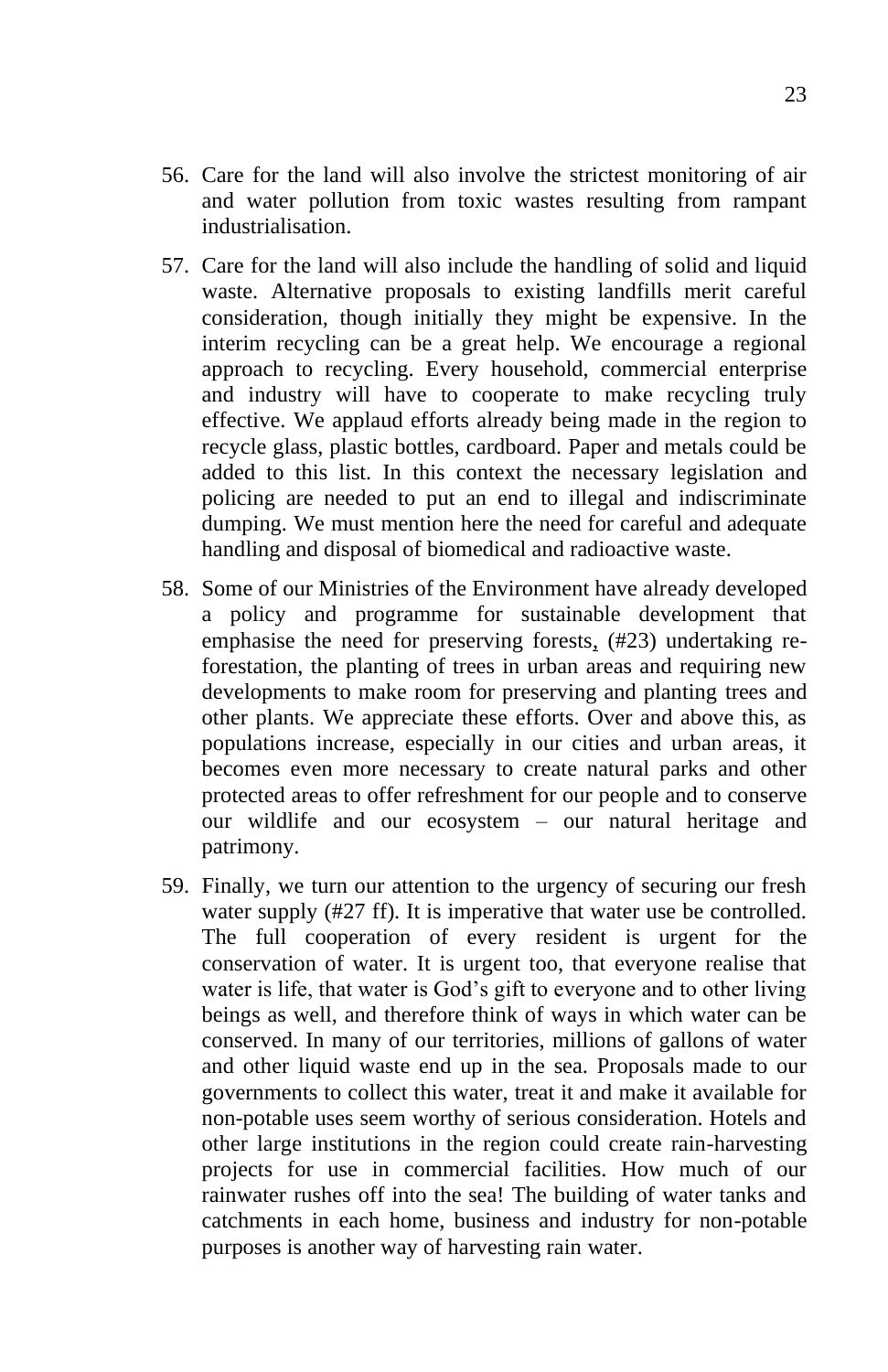#### **Residents And Long Term Visitors:**

- 60. The future of our planet, i.e. the well being of persons and other creatures, is in our hands, in each of our hands. We appeal to you to be open to seeing the relationship between God, human beings and other creatures as outlined in part III of our Letter. Our own personal involvement is vital. Also vital is our own conversion towards a different lifestyle, a different way of thinking and behaving. We all need to be free of "a way of life that values consumption, convenience, wealth, status and economic growth above all else".<sup>60</sup> It is not wrong to want to live better. What is wrong is a style of life which is presumed to be better when it is directed towards 'having' than 'being' and which wants to 'have more' not in order to 'be more' but in order to live in enjoyment as an end in itself $61$
- 61. We make our own the sentiments of the Catholic Bishops of England and Wales: "All religious traditions encourage simplicity of life, often even a certain austerity. In the Christian tradition, this wisdom derives from the Lord's own profound saying, 'where your treasure is, there will your heart be too' (Matt. 6:21). The desire for affluence, for more and more possessions, for almost anything new, can begin to dominate us. In a consumerist age, the pressure exerted on us by the advertising industry and by the visibility of luxury goods all around us encourages the assumption that it is our right to use the gifts of creation entirely as we wish. It will require continuing reflection about how our habits of life can all too easily become excessive and wasteful, and how they affect the well being of others, to counter these pressures. Nevertheless to do so is a way of cooperating with Christ's mission to bring reconciliation and peace and indeed can truly be a way of learning afresh to love God and our neighbour".<sup>62</sup>

## **V CONCLUSION**

62. In #s 32-42 we shared with you Catholic thinking on some aspects of God and His creation. At the same time we raised a number of complex issues, specifically on the true worth of non-human nature

<sup>60</sup> The Catholic Bishops of England and Wales, The Call Of Creation: God's Invitation And The Human Response: The Natural Environment And Catholic Social Teaching, August 2002, #V.

 $61$  cf Pope John Paul II, Centesimus Annus,  $30<sup>th</sup>$  December, 1987, #37.

<sup>62</sup> The Catholic Bishops of England and Wales, The Call of Creation, #V.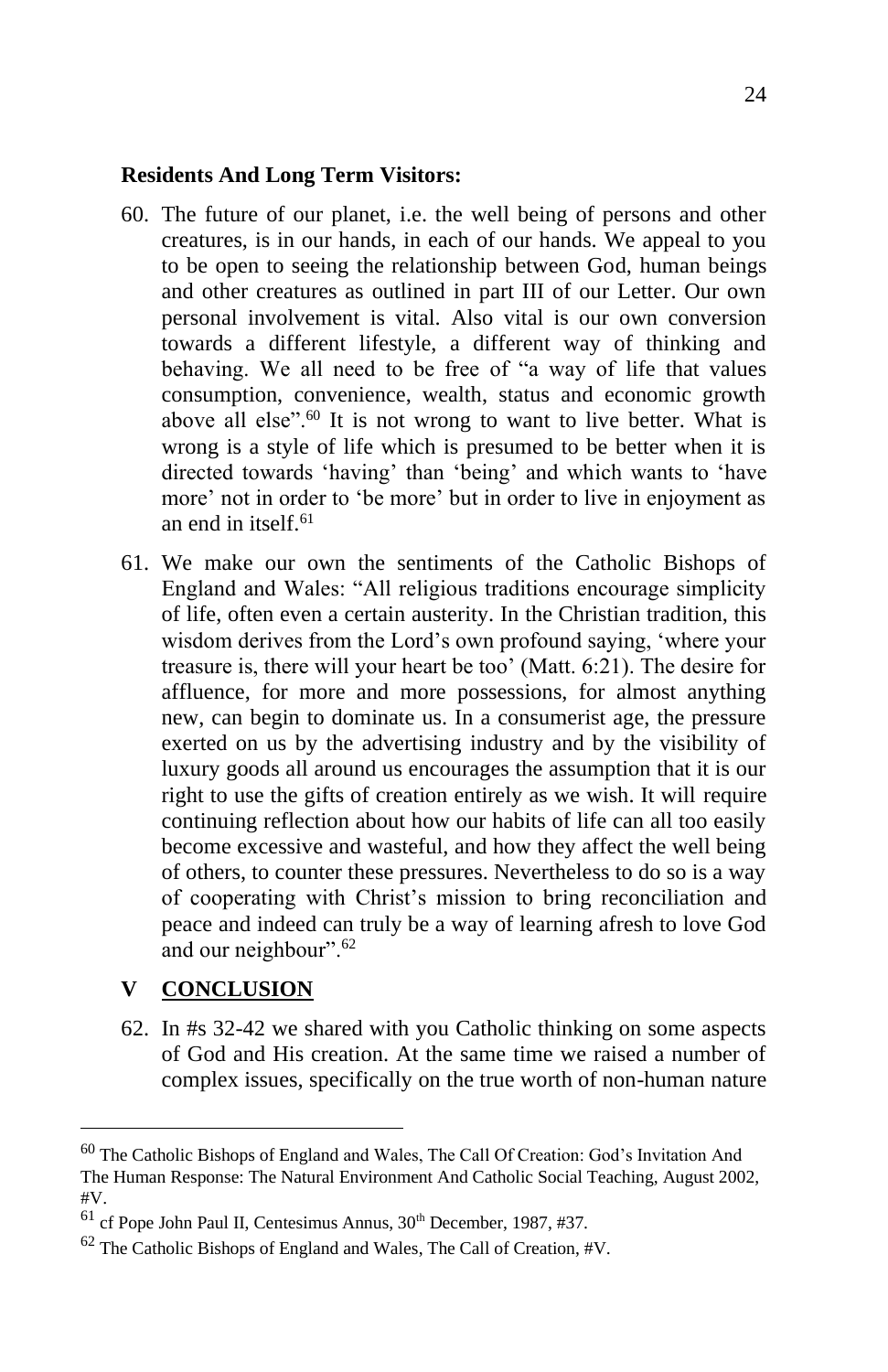of which there are a variety of opinions. We wish to be a part of a Caribbean and international conversation on what may very well be a central issue for this century. There is still a lot that we do not know about our planet. And so we make an urgent appeal to scientists in the Caribbean to cooperate with other scientists throughout the world in exploring with wisdom and love our planet with all of its potential. We request our scientists to clarify for us the comments by James Lovelock that the process of producing renewable energy from sun, wind and waves will take too long a time sufficiently to counter global warming. Instead he calls for a massive expansion in nuclear generation to ward off the worst effects of climate change.<sup>63</sup> We encourage Caribbean theologians and ethicists to accompany scientific research in order to help all of us to understand more clearly the nature of creation and the true worth of every creature. We find challenging the reflection of Thomas Berry when he says: "the ecological community is not subordinate to the human community. Nor is the ecological imperative derivative from human ethics. Rather, our human ethics are derivative from the ecological imperative. The basic ethical norm is the well being of the comprehensive community and the attainment of human well being within that community".<sup>64</sup> As Bishops of the AEC we look forward to dialogue with our Caribbean and other theologians, ethicists and ecologists so that all of us will be better able to understand and implement God's plan for his creation.

63. In # 34 above we spoke of the dynamic and intimate link that exists between human beings and every other creature and the earth itself. Human beings must be seen together with every creature as integral parts of creation. We emphasize here that there is no separation or gulf between us humans and the earth itself. We make our own the quote from Thomas Berry: "Earth and its human community will go into the future as One Sacred Community or neither will survive in any acceptable mode of fulfilment".<sup>65</sup> What happens to Earth happens to us humans. The two are not separate but are one. When we speak of Earth we speak of ourselves.

 $63$  cf The Independent, May 24, 2004, with commentary in The Barbados Advocate, June 3, 2004

<sup>64</sup> T. Berry, "The Great Work: Our Way Into The Future", 1999, Ch. 9, Ethics And Ecology, Pg 105.

<sup>65</sup> Talk to Union of Superiors General of Women's Religious Orders, Rome, January 1993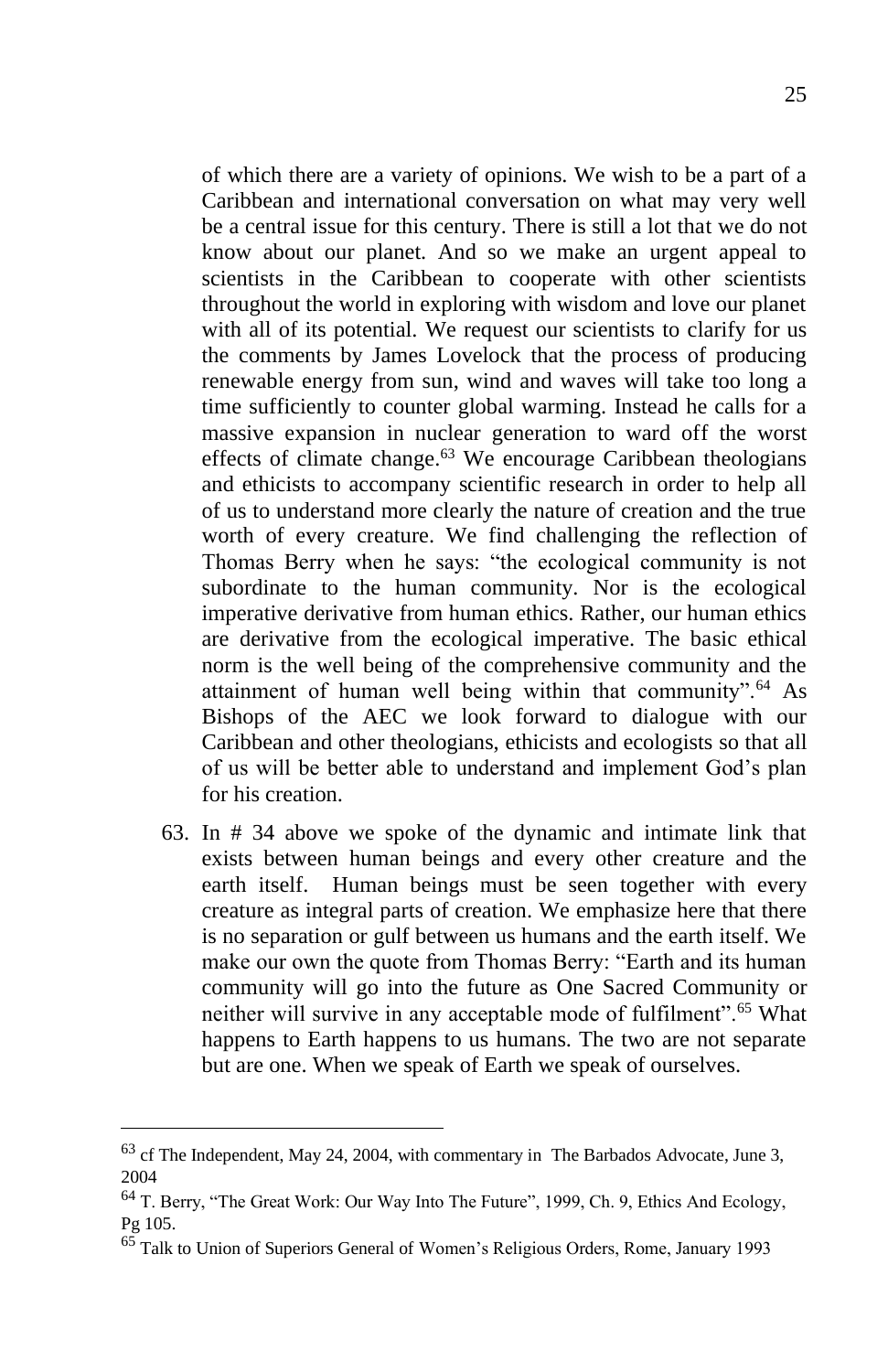- 64. In 1979 Pope John Paul II proclaimed St. Francis of Assisi as the heavenly Patron of those who promote ecology. "St. Francis of Assisi offers Christians an example of genuine and deep respect for the integrity of creation. As a friend of the poor who was loved by God's creatures, St. Francis invited all of creation i.e. animals, plants, natural forces, even Brother Sun and Sister Moon, to give honour and praise to the Lord. The poor man of Assisi gives us striking witness that when we are at peace with God we are better able to devote ourselves to building up that peace with all creation which is inseparable from peace among all peoples".<sup>66</sup> St. Francis interceded for all who groaned – the poor, displaced, refuges, hungry, homeless, fish, birds, animals, polluted rivers and seas, polluted air, land perishing because of drought, and he continues to intercede for them.
- 65. As the Catholic Bishops of the Antilles Episcopal Conference we place all Caribbean people under the patronage of St. Francis of Assisi.
- Signed:
	- Most Rev. Lawrence Burke, S.J., Kingston-in-Jamaica, President
	- Most Rev. Robert Kurtz, C.R., Hamilton-in-Bermuda, Vice-President
	- Most Rev. Bishop Malcolm Galt, C.S.Sp., Bridgetown, Treasurer
	- Most Rev. Archbishop Kelvin Felix, Castries
	- Most Rev. Archbishop Edward Gilbert, C.Ss.R., Port of Spain
	- Most Rev. Archbishop Michel Méranville, St Pierre/Fort de France
	- Most Rev. Archbishop Patrick Pinder, Nassau
	- Most Rev. Bishop Francis Alleyne, O.S.B., Georgetown
	- Most Rev. Bishop Gordon Bennett, S.J., Mandeville
	- Most Rev. Bishop Ernest Cabo, Basseterre/Pointe-à-Pitre
	- Most Rev. Bishop Vincent Darius, St George's-in-Grenada
	- Most Rev. Bishop Wilhelmus de Bekker, Paramaribo
	- Most Rev. Bishop Charles Dufour, Montego Bay
	- Most Rev. Bishop Emmanuel Lafont, Cayenne
	- Most Rev. Bishop Gabriel Malzaire, Roseau
	- Most Rev. Bishop Donald Reece, St John's/Basseterre
	- Most Rev. Bishop Robert Rivas, O.P., Kingstown
	- Most Rev. Bishop Luis Secco. Willemstad
	- Most Rev. Bishop Anthony Dickson, Bishop Emeritus, Bridgetown

April 2005

<sup>26</sup>

 $66$  Pope John Paul II, World Day Of Peace, January  $1<sup>st</sup>$ , 1990.